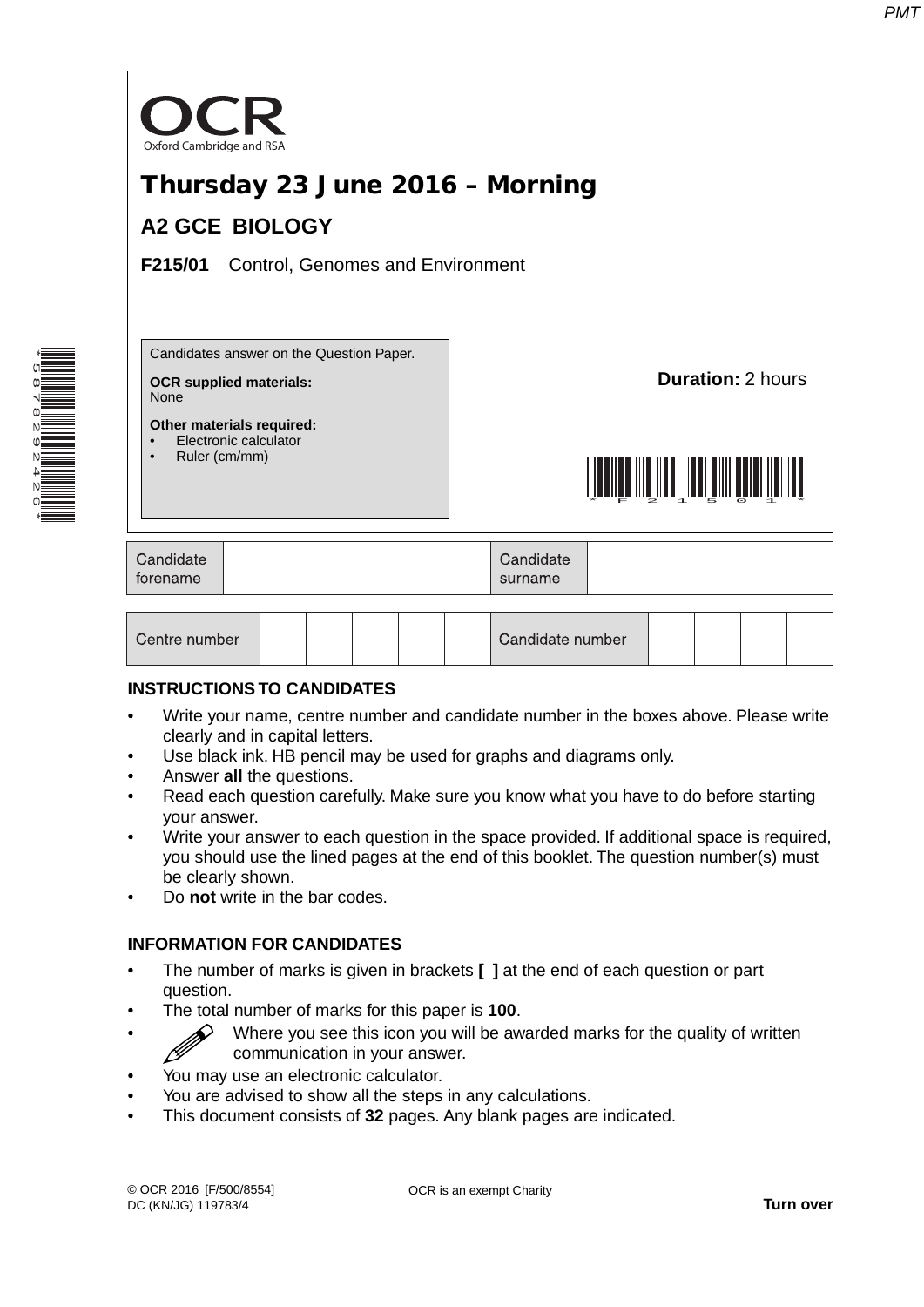**PLEASE DO NOT WRITE ON THIS PAGE**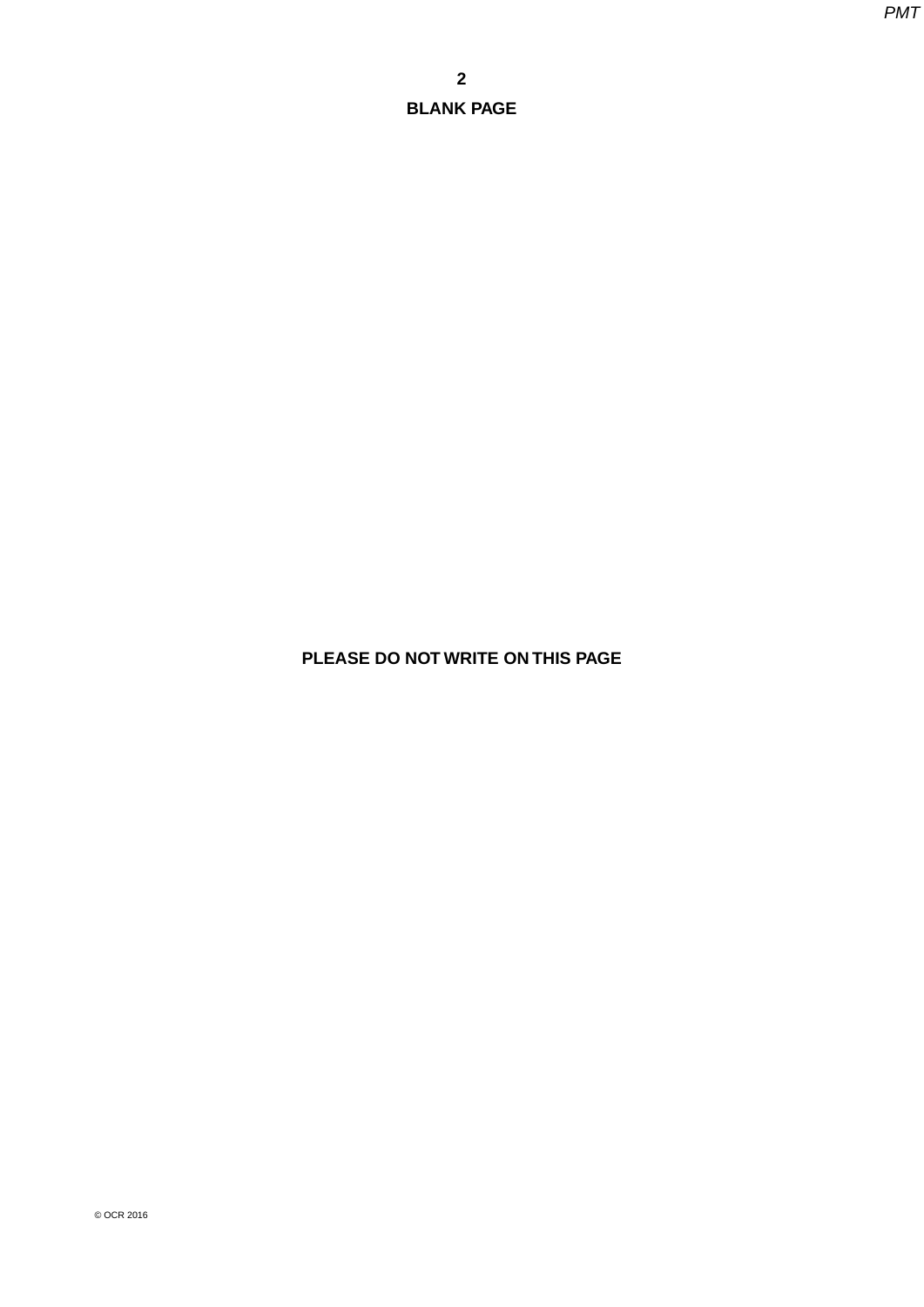## Answer **all** the questions.

**1** This question is about management of ecosystems.

Mink are small carnivorous mammals. In recent years, many mink have escaped from fur farms.

The Hebridean Mink Project is working to remove this invasive species from Scottish islands. The mink arrive on an island by swimming. Once on the island, they reproduce and act as predators on the native mice.

Fig. 1.1 is a graph recording the growth of a mink population from its first arrival on a new island.





 **(a) (i)** The line **A** represents a limiting level to the size of the mink population on the island. The number of mink will not increase beyond it.

What name do ecologists give to such a limiting level for a population in a particular area?

...................................................................................................................................... **[1]**

 **(ii)** Suggest **two** factors that limit the mink numbers on the island.

| റ |  |
|---|--|
|   |  |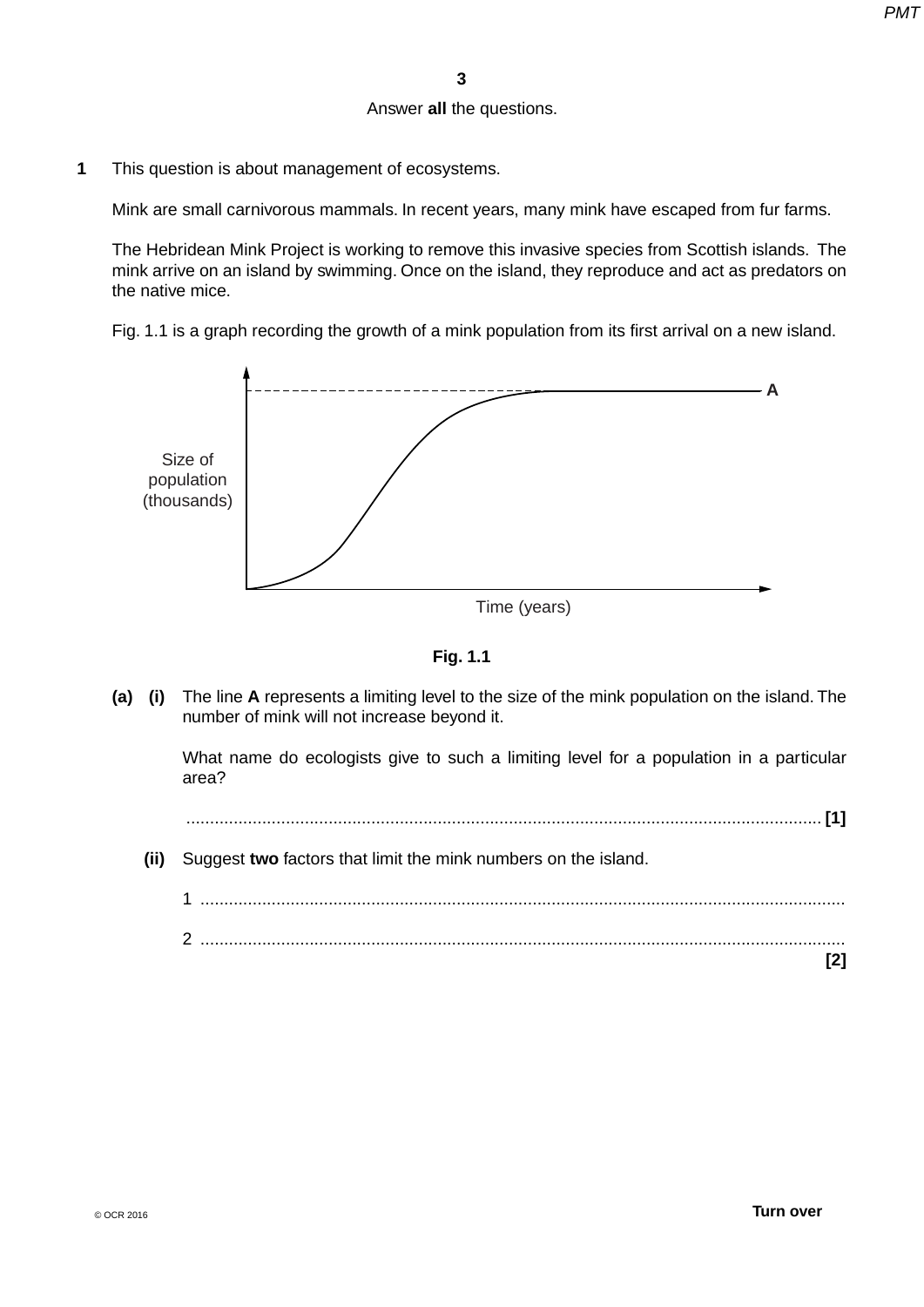**(b)** In the last century, large areas of natural woodland on the Scottish mainland were removed by the Forestry Commission. The large areas of land were replanted with closely-spaced conifer trees.

As the young conifers grew, they reduced the light reaching the ground. Other plant species died.

When mature, the conifers were felled for industries like paper and chipboard. The area was left covered with unwanted conifer branches.

 **(i)** This method of producing timber is now regarded as **ecologically** undesirable.

Suggest why.

 ........................................................................................................................................... ........................................................................................................................................... ...................................................................................................................................... **[2]**

Fig. 1.2 is a photograph of a woodland that is managed differently.



**Fig. 1.2**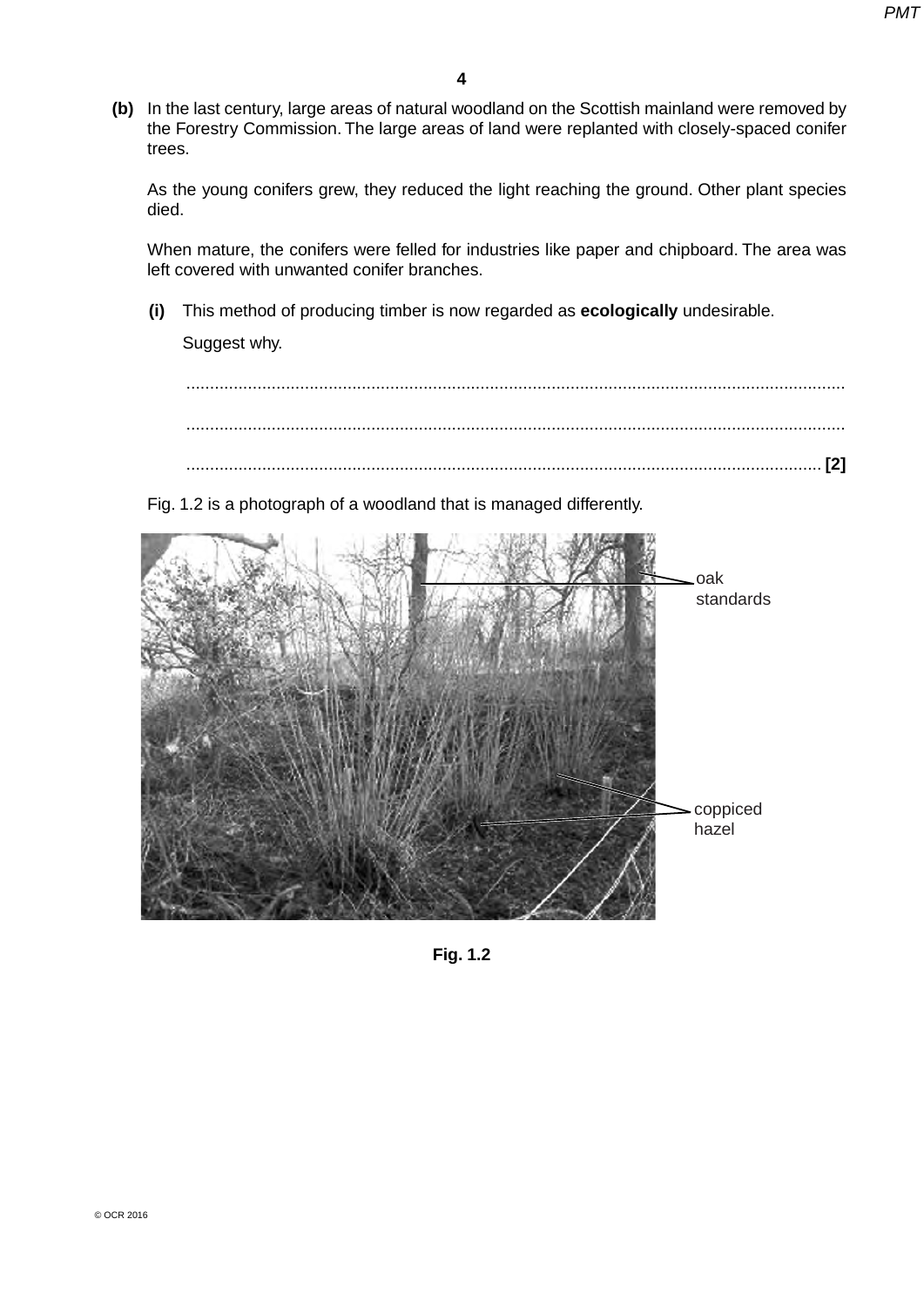(ii) The woodland in Fig. 1.2 can supply timber continuously, sustainably and economically.

Discuss some social, aesthetic and ethical benefits of managing woodland in this way compared to coniferous monoculture.

- (c) The tall 'oak standards' in woodland like those in Fig. 1.2 are cut down close to ground level for sale to sawmills. Certain tree species, like the English elm (Ulmus procera) respond to the loss of a main trunk by natural vegetative propagation.
	- Describe how this vegetative propagation would proceed after the cutting down of elm  $(i)$ trees in such a woodland.

 $(ii)$ Vegetative propagation allows trees to survive the loss of a main trunk due to a natural event like fire or high winds. In Britain, many elm trees have been lost because of 'Dutch elm disease'. This disease is caused by the fungus Ophiostoma ulmi.

Why might vegetative propagation be less effective at enabling a tree to survive Dutch elm disease, compared to surviving fire or high wind?

[Total: 13] **Turn over**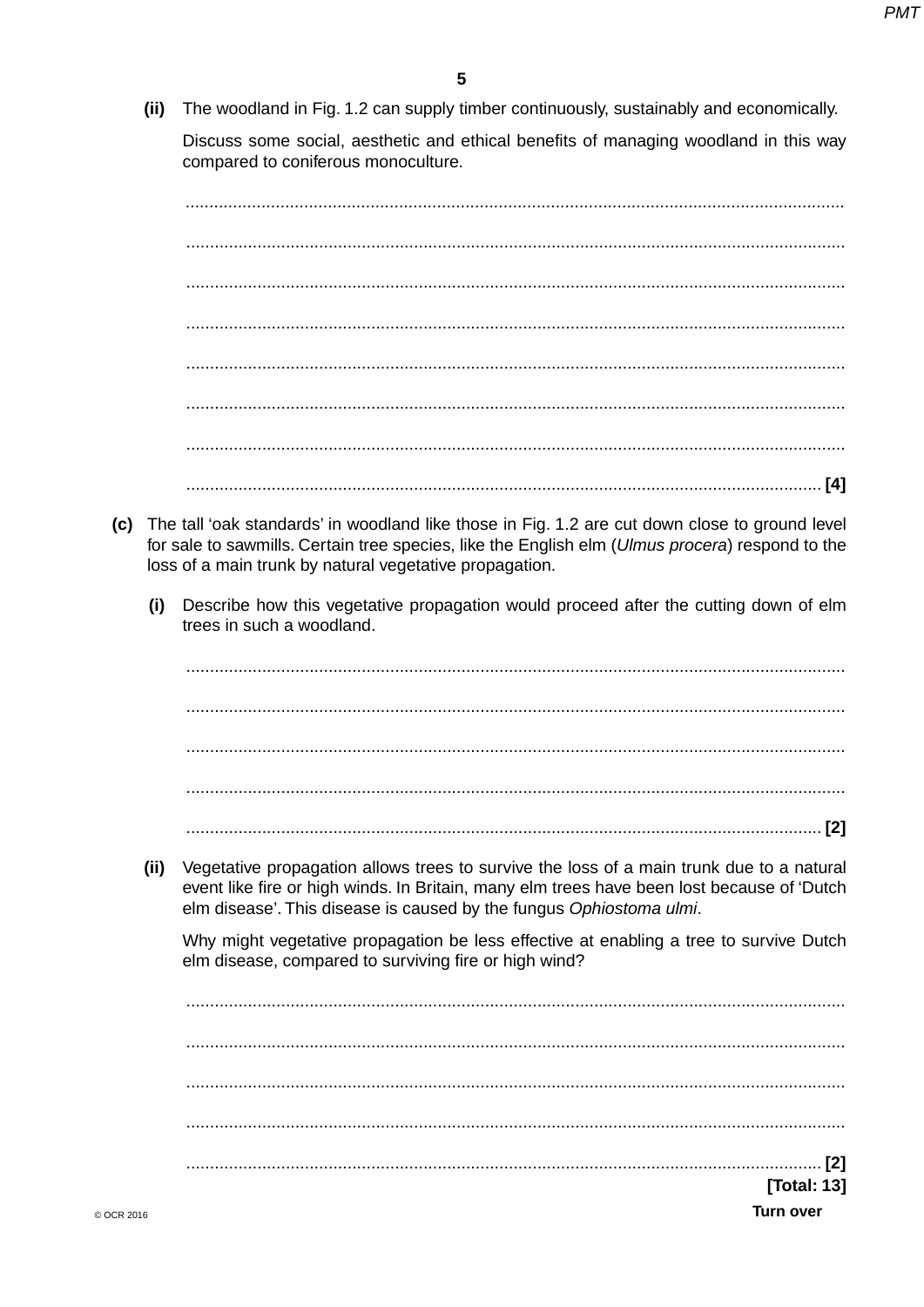- **2** This question is about genetic control and selective breeding.
	- **(a)** Fill the gaps in the following passage using the most appropriate term:

Much of the ........................................................ in cells contains sequences called genes.

Many genes code for ........................................................ that fold to make enzymes. Often,

enzymes are kept in an inactive form until needed. These enzymes may then be activated by

cAMP, which involves changes in their ........................................................ . **[3]**

- **(b)** Control is also achieved by genes switching on and off. There is a highly conserved set of genes called homeobox genes that control the development of body plans.
	- **(i)** Name **all** the **kingdoms** of living organisms that use homeobox genes to control the development of body plans.
		- *......................................................................................................................................* **[1]**

Fig. 2.1 shows a human embryo during the second month of development.





 **(ii)** How can the control of development by homeobox genes be seen in **Stage A** in Fig. 2.1?

 ........................................................................................................................................... ........................................................................................................................................... ...................................................................................................................................... **[1]**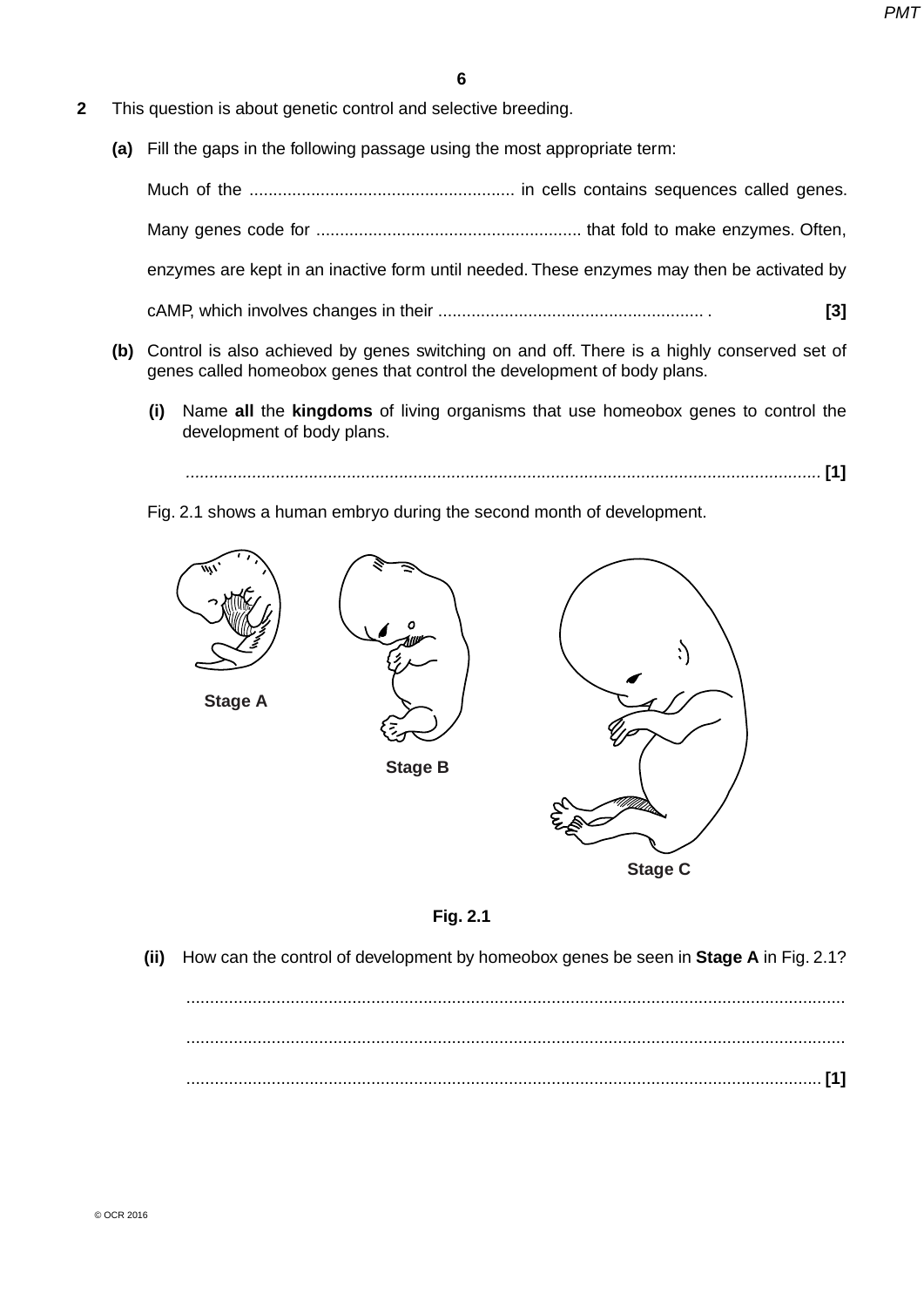$(iii)$ Describe how the process of apoptosis can be seen between **Stages A** and **B**, and between Stages B and C, in Fig. 2.1.

 $\overline{a_1}$  , and the contribution of the contribution of the contribution of the contribution of the contribution of  $\overline{a_1}$  $[2]$ 

(c) Different forms of genes (alleles) control cells in different ways. In mice, the allele for grey colour is dominant to the allele for black. Black mice are unusual in the wild. Natural selection favours grey as the mice are better camouflaged.

Starting with a supply of grey mice, explain how artificial selection could be used to breed a population of grey mice whose offspring were always grey.

In your answer, you should provide a logical explanation of the sequence of steps.

[Total: 12]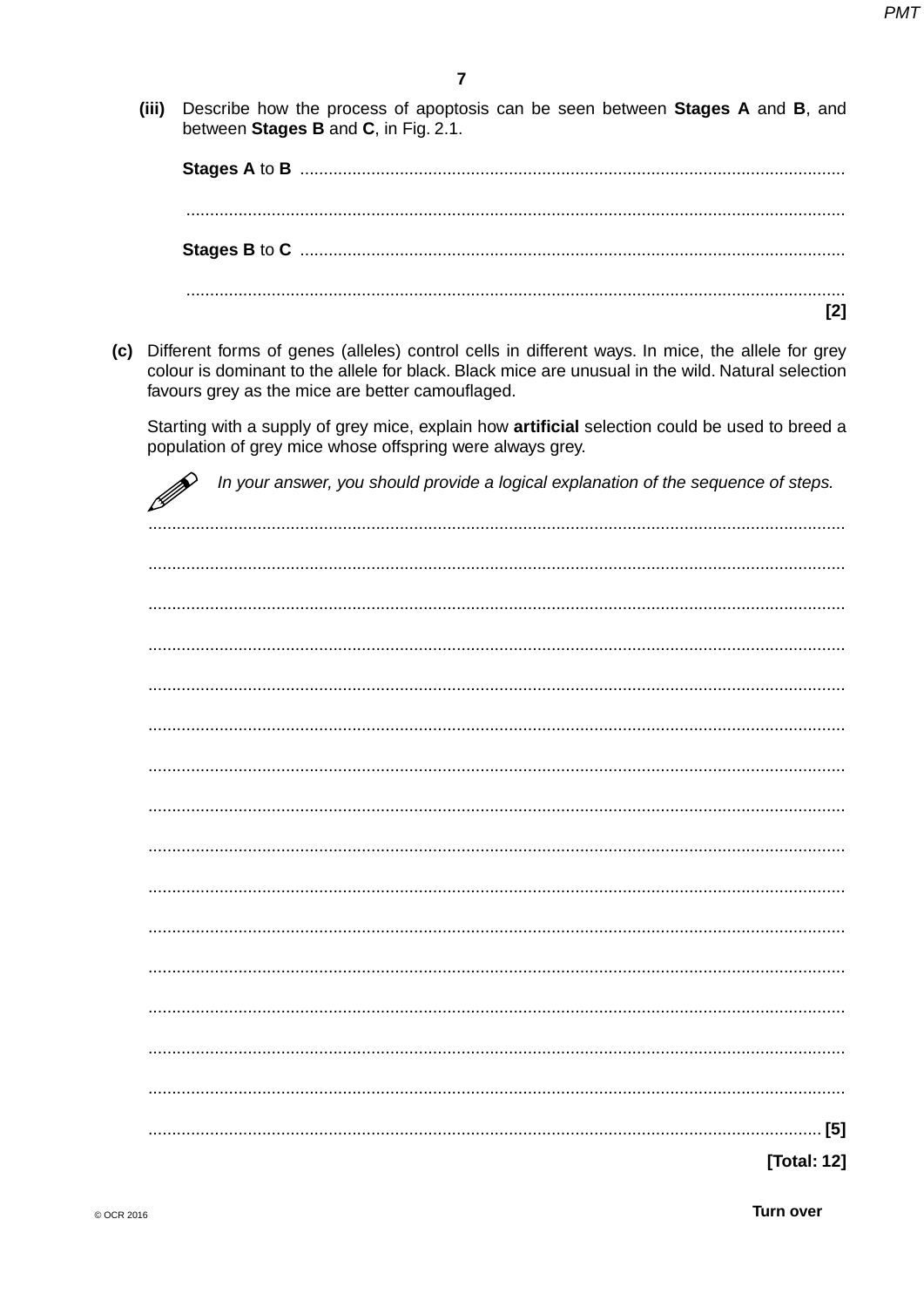**3** A motorway is made up of three lanes of traffic travelling in each direction. The vehicles travelling in opposite directions are separated from each other by a central region in which plants can grow. This is illustrated in Fig. 3.1.



**Fig. 3.1**

 **(a) (i)** Plants can respond to their environment during times of stress.

Suggest **one** biotic and **one** abiotic stress that might particularly affect flowers growing on motorway central regions compared to growing in open countryside.

| <b>Biotic</b> |  |
|---------------|--|
| Abiotic       |  |
|               |  |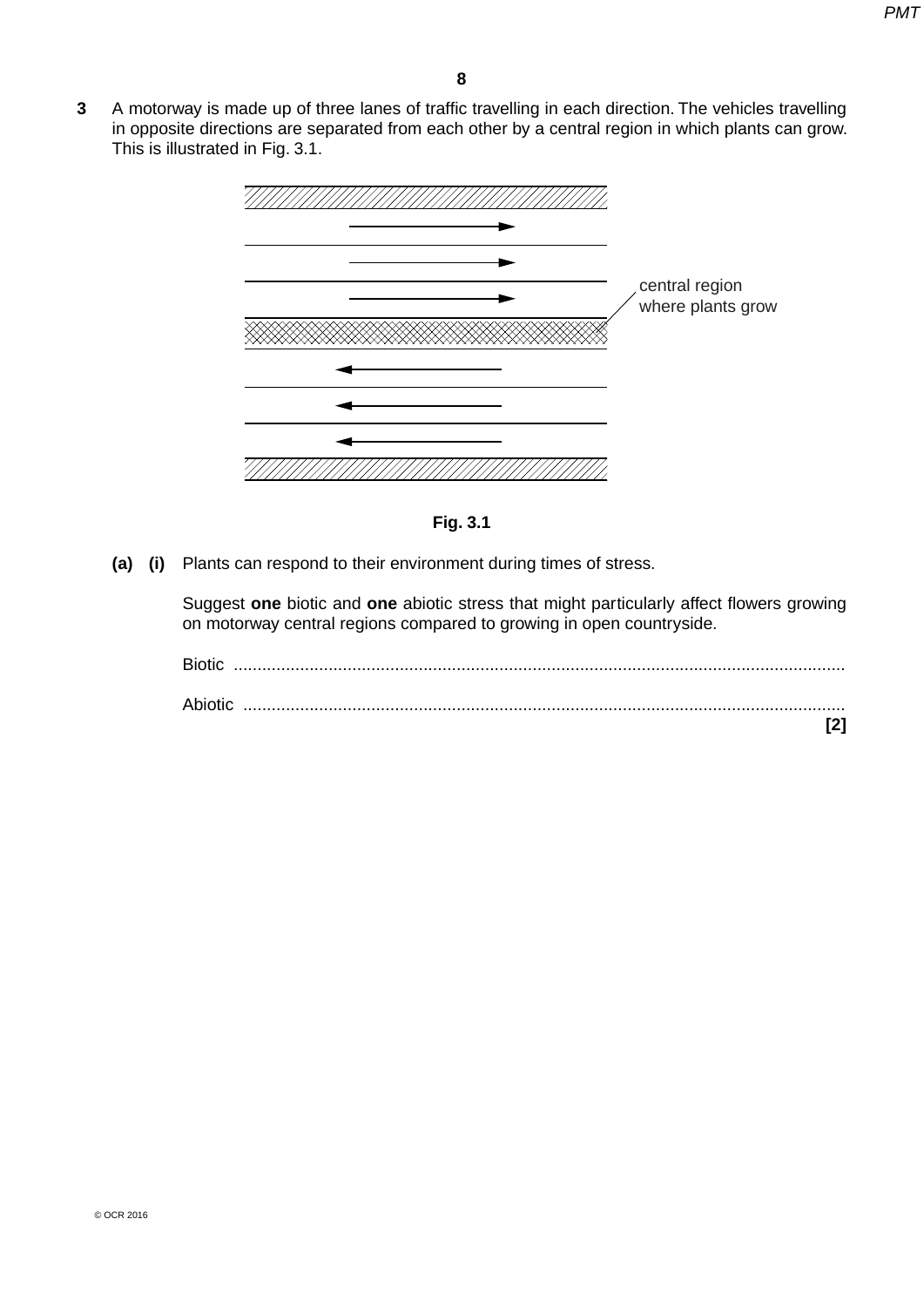**(ii)** A tropism is one way in which a plant responds to an environmental stimulus. Fig. 3.2 shows an ivy seed germinating at the base of a wall.



**Fig. 3.2**

A biology class observed the seedling over several days.

How would the students know that the shoot of the seedling was showing phototropism?

 ........................................................................................................................................... ...................................................................................................................................... **[1]**

 **(b)** Plant hormones are used commercially.

Some of these hormones are:

 **A** – Auxin **C** – Cytokinins **E** – Ethene **G** – Gibberellins

The table below lists some problems that could be solved by using plant hormones.

Complete the table by selecting the **letter** of the hormone that would best solve each problem.

| <b>Problem</b>                                                                      | <b>Hormone</b> |
|-------------------------------------------------------------------------------------|----------------|
| Bananas picked green and shipped in a container are not ripe when the ship arrives. |                |
| Pot plants grown for sale at Christmas will not be bought if their leaves drop off. |                |
| Barley grains delivered to a brewery do not contain much maltose for the yeast.     |                |
| In plant tissue culture, calluses on plain agar will develop shoot buds too slowly. |                |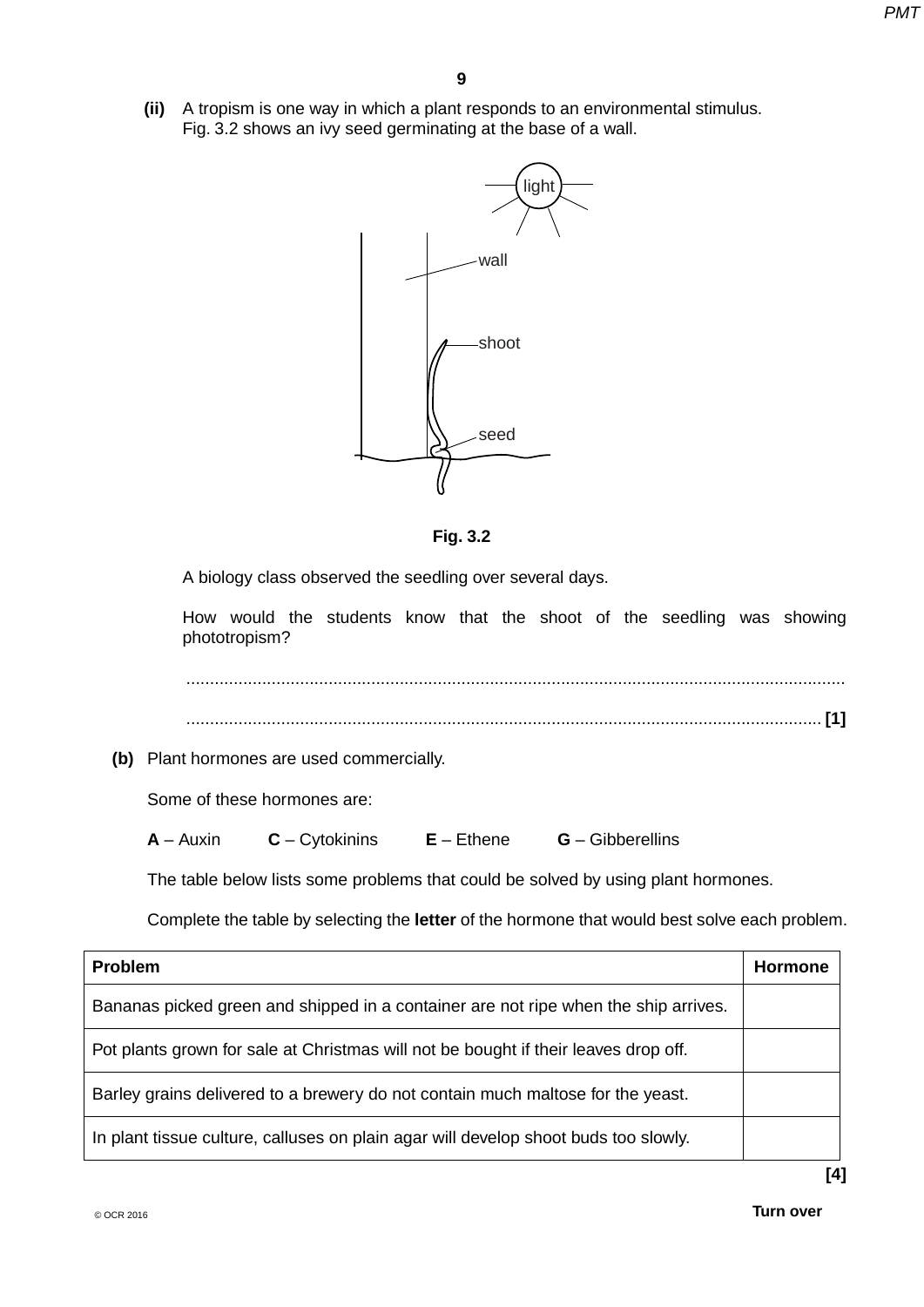(c) The chemical hypochlorite is also used in plant tissue culture. The explant is sterilised with hypochlorite before culturing into a callus.

What might go wrong if this sterilisation was not done?

(d) Specialised biotechnology companies have managed to culture some nitrifying bacteria. The bacteria are sold in water-suspension by aquarium suppliers. Aquarium owners use these bacteria to prevent fish death due to toxic levels of ammonia. With reference to the role of Rhizobium in the nitrogen cycle, why would the aquarium  $(i)$ suppliers be unlikely to sell Rhizobium? Explain why the use of nitrifying bacteria by aquarium owners is an example of  $(ii)$ biotechnology. (iii) One of the organisms cultured for sale to aguarium owners is Nitrosomonas europaea. This bacterium is highly sensitive to pH. With reference to the desired product, explain why biotechnology companies need to control pH when culturing N. europaea.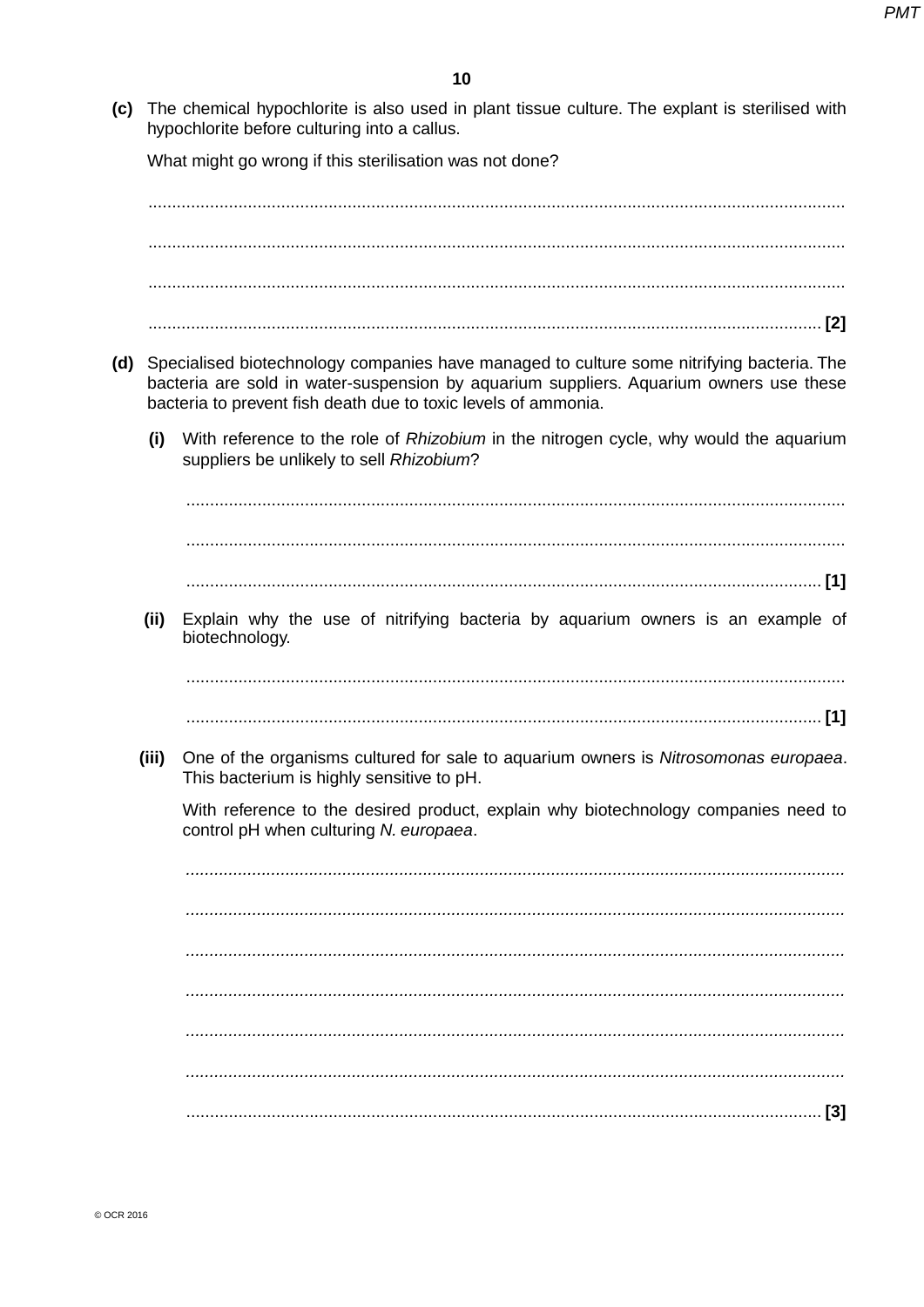**(e)** Suspensions of nitrifying bacteria could also be used by farmers to improve soil fertility.

Some students at agricultural college experimented with the aquarium cultures of *Nitrosomonas* and *Nitrobacter.* They used cloned maize plantlets on trays of identical sterile sand in a greenhouse. The trays were:

- evenly inoculated with equal volumes of the bacterial suspensions
- watered daily with equal volumes of dilute ammonia solution
- kept close together so that they had the same light intensity and temperature throughout the trial.

On each of ten days, the students uprooted twenty maize plantlets, washed and dried them, and recorded their dry mass. They tabulated their results, as shown in Table 3.1.

| <b>Day</b>     | Dry maize<br>plantlet<br>mass with<br>Nitrosomonas | Dry maize<br>plantlet<br>mass with<br>Nitrobacter | Dry maize<br>plantlet<br>mass with<br><b>Nitrosomonas</b><br>and Nitrobacter | Control.<br>Dry maize<br>plantlet<br>mass with<br>no bacteria |
|----------------|----------------------------------------------------|---------------------------------------------------|------------------------------------------------------------------------------|---------------------------------------------------------------|
| 1              | 4.0 <sub>g</sub>                                   | 3.7 <sub>g</sub>                                  | 3.7 <sub>g</sub>                                                             | 3.9g                                                          |
| $\mathbf{2}$   | 4.1 <sub>g</sub>                                   | 3.9g                                              | 3.9g                                                                         | 4.1 <sub>g</sub>                                              |
| 3              | 4.2g                                               | 4.0 <sub>g</sub>                                  | 4.1 <sub>g</sub>                                                             | 4.2g                                                          |
| 4              | 4.3g                                               | 4.1 <sub>g</sub>                                  | 4.2g                                                                         | 4.3g                                                          |
| 5              | 4.3g                                               | 4.1 <sub>g</sub>                                  | 4.2g                                                                         | 4.3g                                                          |
| 6              | 4.4g                                               | 4.1 <sub>g</sub>                                  | 4.3g                                                                         | 4.4g                                                          |
| $\overline{7}$ | 4.5g                                               | 4.2g                                              | 4.5g                                                                         | 4.4g                                                          |
| 8              | 4.5g                                               | 4.2g                                              | 4.6g                                                                         | 4.4g                                                          |
| 9              | 4.5g                                               | 4.2g                                              | 4.8g                                                                         | 4.4g                                                          |
| 10             | 4.5g                                               | 4.2g                                              | 5.1 <sub>g</sub>                                                             | 4.4g                                                          |

#### **Table 3.1**

 **(i)** What change should the students make to the way they have presented their results in Table 3.1?

...........................................................................................................................................

- ...................................................................................................................................... **[1]**
- **(ii)** Growing conditions in the greenhouse were kept the same for all trays.

Suggest a variable that has **not** been controlled in the method described.

...................................................................................................................................... **[1]**

...........................................................................................................................................

**[Total: 16]**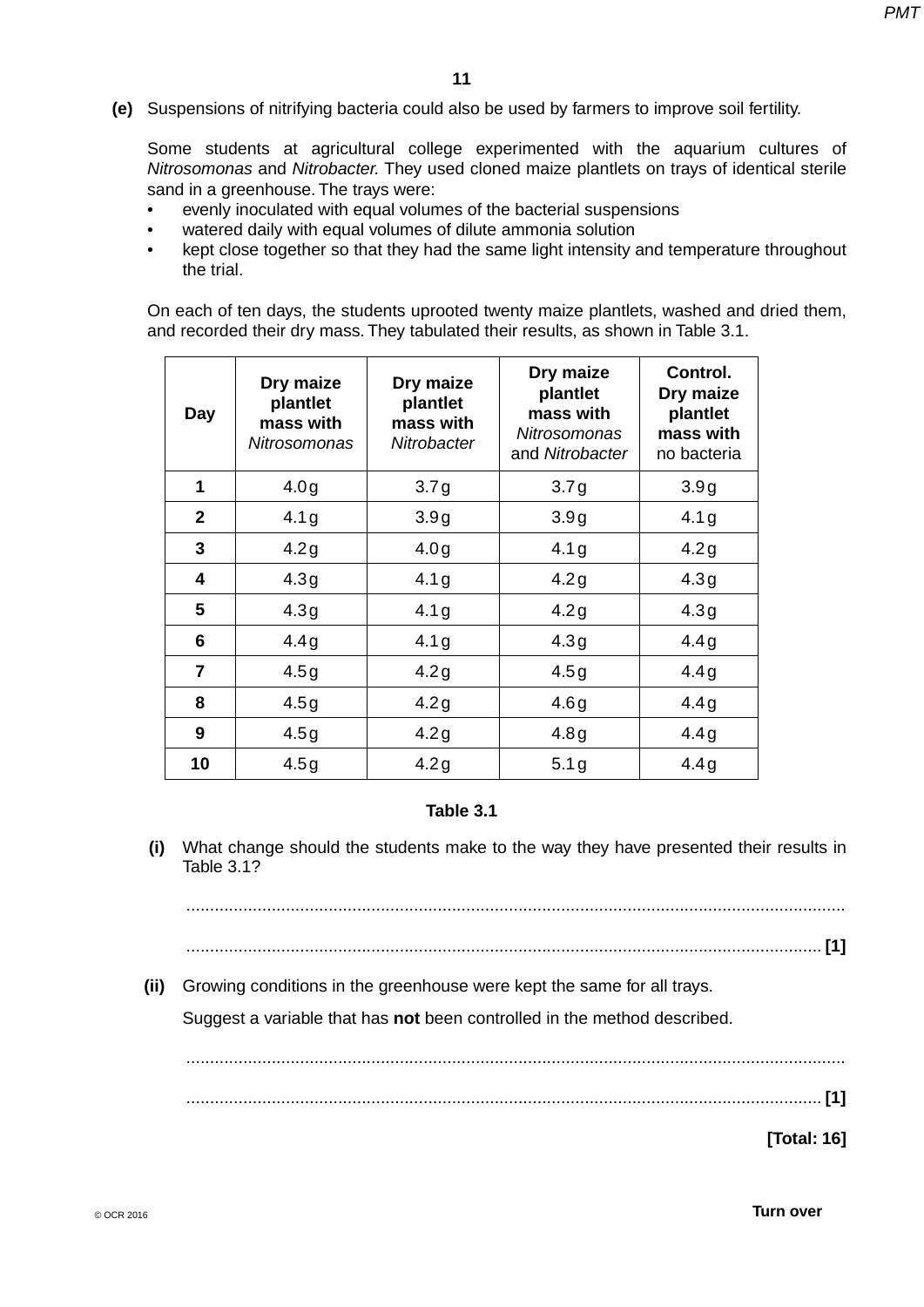**4** The Galapagos Islands is an ecosystem of exceptional biological interest.

The lava cactus, *Brachycereus nesioticus*, is found only in the Galapagos Islands. It speciated rapidly from a very few individuals of a parent species, perhaps only two. These individuals were carried on currents from the mainland of South America.

There is a gene that enables the mainland *Brachycereus* species to obtain water from damp mists in the atmosphere:

- let Q be the normal allele, allowing the cactus to obtain water from damp mists
- let q be a rare recessive allele that, when homozygous, could allow the cactus to obtain water from salty sea spray.
- **(a) (i)** Consider a cross between two heterozygous individuals.

What is the **theoretical** percentage of the offspring from these two individuals that would be able to obtain water from sea spray?

Use the space below for any working.

Answer = ..................................................... % **[1]**

 **(ii)** *B. nesioticus* colonises bare rock at the edge of the Galapagos Islands.

Explain how individuals homozygous for the q allele would soon come to dominate the gene pool.

 ........................................................................................................................................... ........................................................................................................................................... ........................................................................................................................................... ........................................................................................................................................... ........................................................................................................................................... ........................................................................................................................................... ........................................................................................................................................... ...................................................................................................................................... **[4]**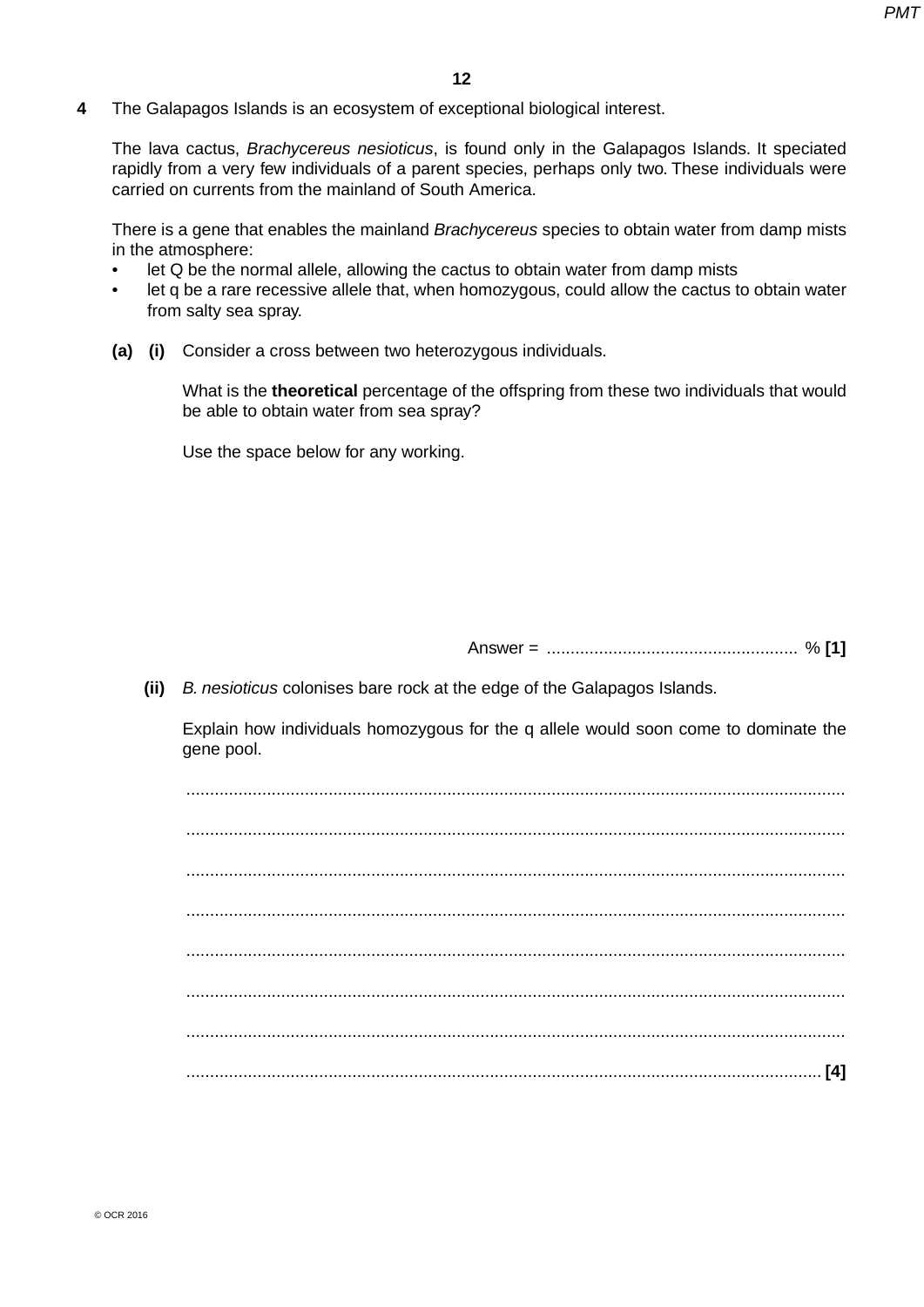(b) In the last century, farmers were encouraged to settle on the Galapagos Islands. Some farmers introduced grasses for grazing livestock. These tough grasses spread and competed with native Galapagos species, particularly on sand dunes behind beaches.

Fig. 4.1 shows a typical succession from the beach (where salt spray might give native grasses an advantage), to rain-watered low dunes (where salt is increasingly washed away), and to post-pioneer dunes where grasses are absent.



**Fig. 4.1** 

Researchers could investigate the distribution and abundance of grasses across the salt spray and rain-watered zones.

Choose and describe sampling techniques that would show how the distribution and abundance of native and introduced grasses change across the two zones.

| In your answer, you should make clear how the equipment is used. |
|------------------------------------------------------------------|
|                                                                  |
|                                                                  |
|                                                                  |
|                                                                  |
|                                                                  |
|                                                                  |
|                                                                  |
|                                                                  |
|                                                                  |
|                                                                  |
|                                                                  |
| [7]                                                              |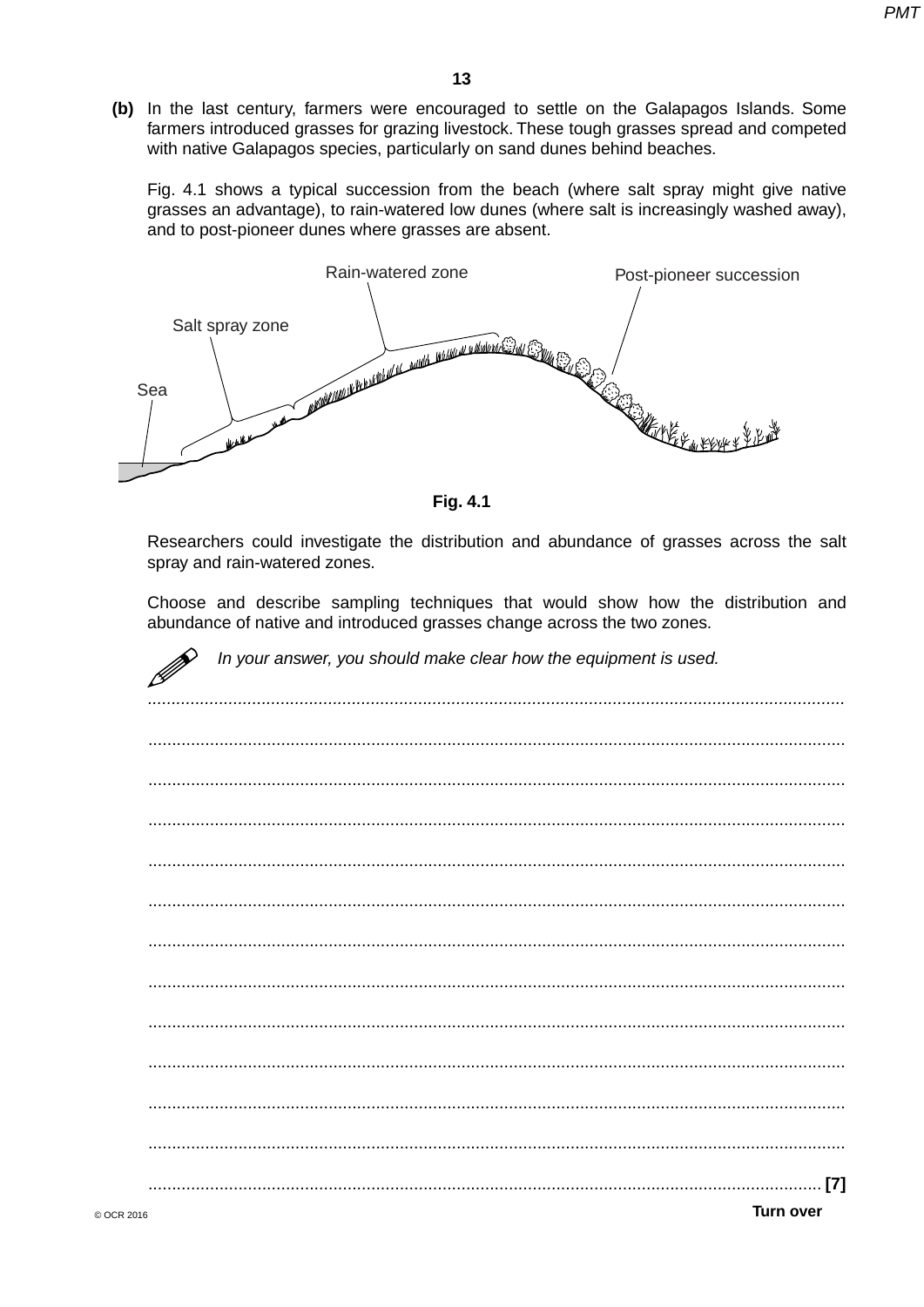(c) Apart from introducing plants, suggest three different human activities that have affected the Galapagos ecosystem.

For each activity, give an example of its effect on the ecosystem.

| Human activity 1    |             |
|---------------------|-------------|
|                     |             |
| Effect on ecosystem |             |
|                     |             |
|                     |             |
| Human activity 2    |             |
|                     |             |
| Effect on ecosystem |             |
|                     |             |
|                     |             |
| Human activity 3    |             |
|                     |             |
| Effect on ecosystem |             |
|                     |             |
|                     |             |
|                     | $[3]$       |
|                     | [Total: 15] |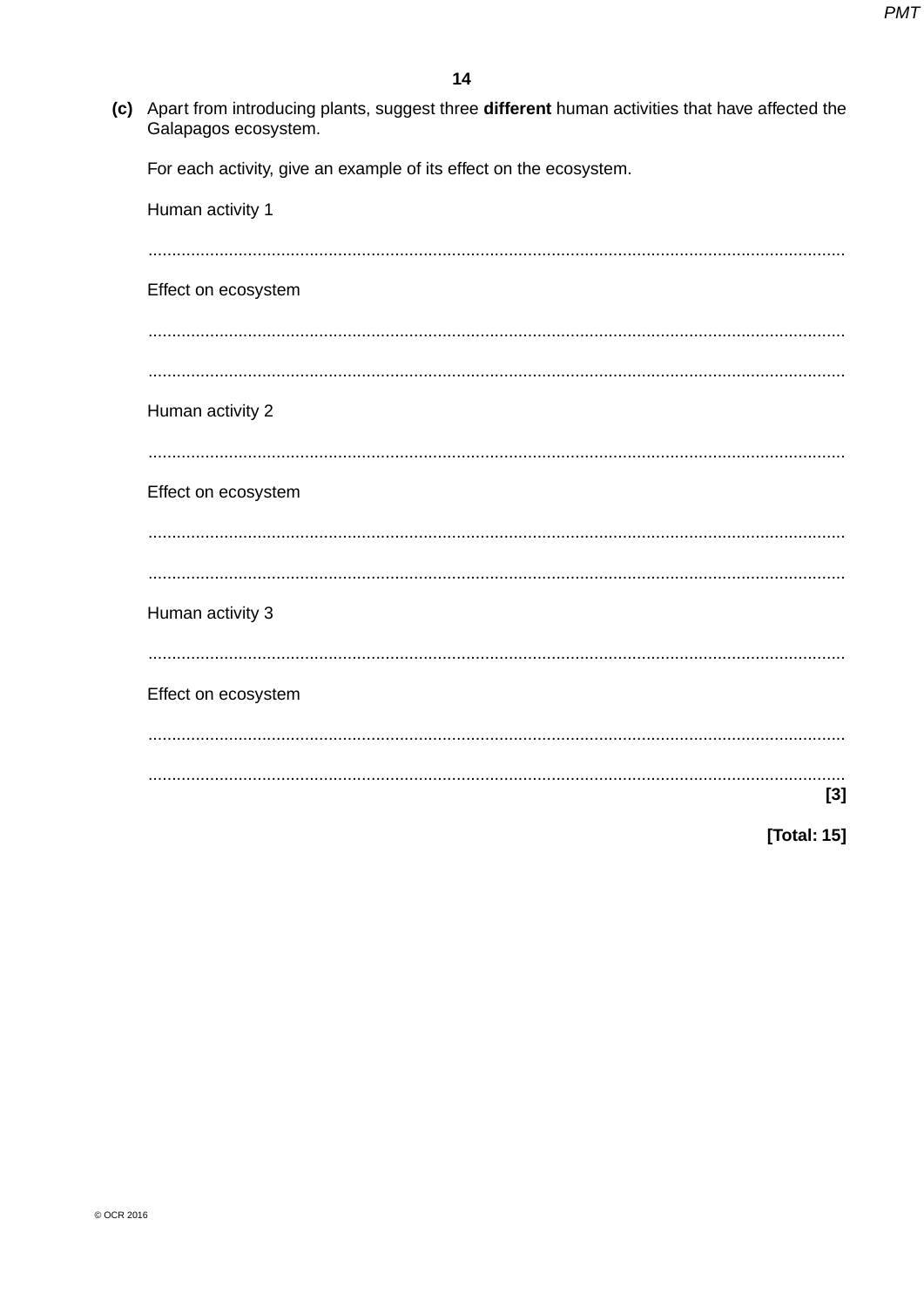- 5 The peripheral and central nervous systems work together to enable mammals to respond to changes in their external environment.
	- (a) Outline the roles of the peripheral and central nervous systems in responding to changes in the environment.

The names and functions of regions in the brain are not required.

(b) The endocrine system is also involved in responding to changes in the external environment. For example, adrenaline is released in the 'fight or flight' response. When adrenaline arrives at a liver cell membrane, it binds to a receptor. Inside the cell, a cascade of events leads to glycogenolysis.

Explain how this response would be of use to a rabbit that has seen a predator.

Question 5(c) begins on page 16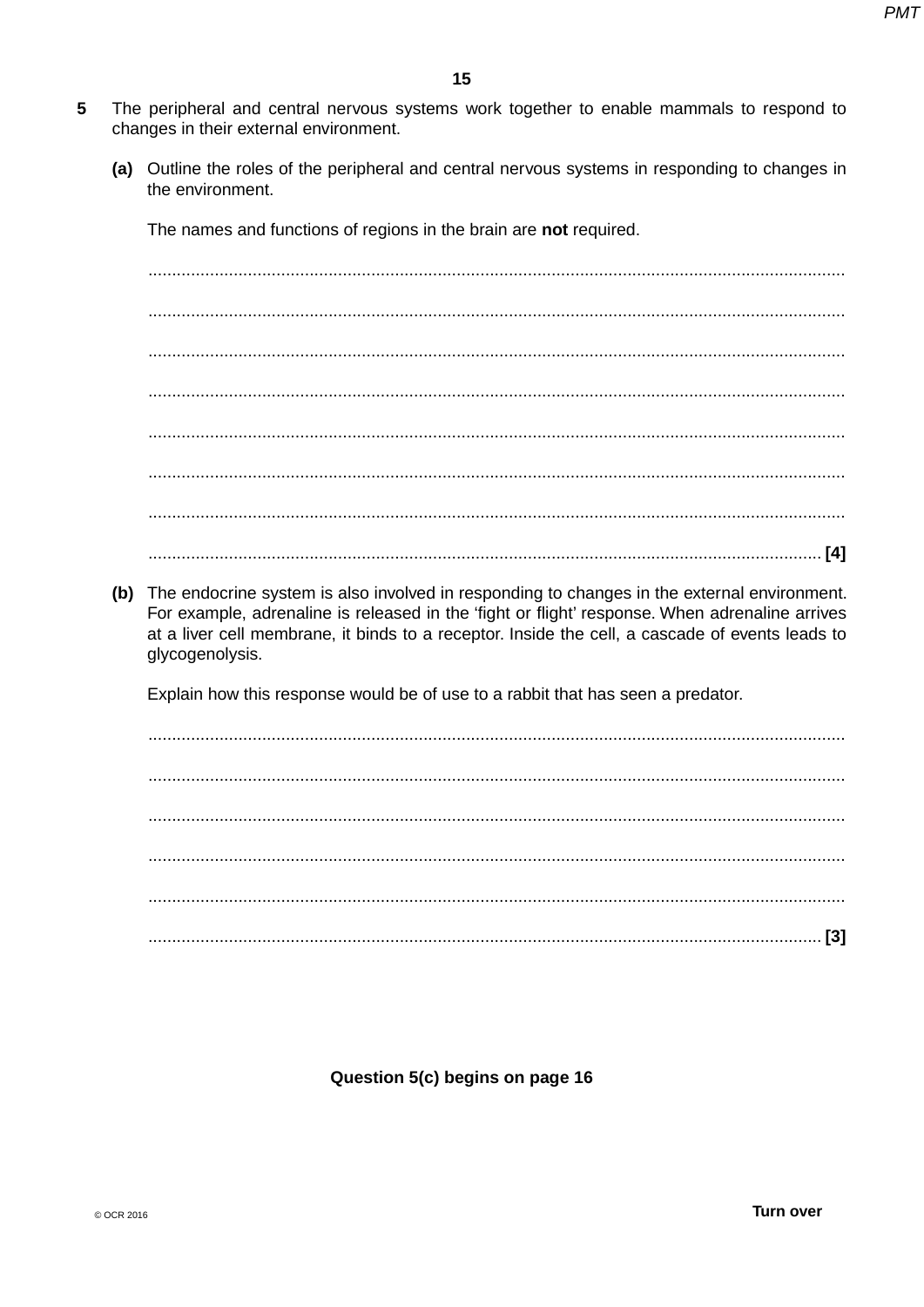**(c) (i)** All three types of muscle in the rabbit's body contribute to the 'fight or flight' response. Complete the table below by filling in the blank boxes.

| Organ              | <b>Type of muscle</b> | <b>Action of muscle</b><br>in fight or flight<br>response |
|--------------------|-----------------------|-----------------------------------------------------------|
| heart              |                       | increases pulse rate                                      |
| leg muscle         |                       |                                                           |
| arteriole to liver | smooth                |                                                           |

**[3]**

 **(ii)** Muscles in the rabbit's leg are made up of units.

Fig. 5.1 is a diagram of one unit.





The thick lines in the **A** band represent a protein.

Name this protein.

...................................................................................................................................... **[1]**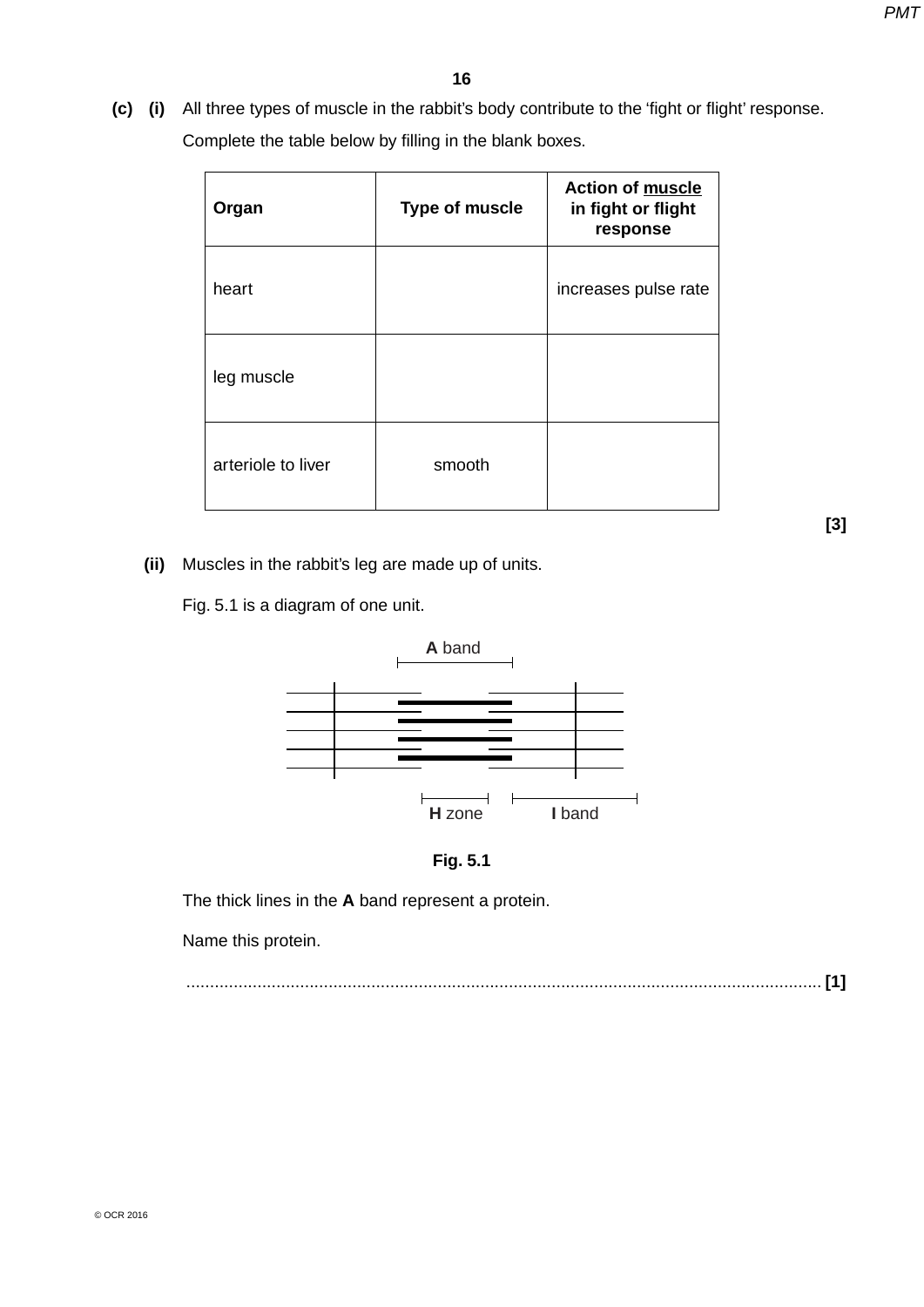- **(d)** Innate behaviour and the capacity to learn are further assets that animals have in avoiding danger.
	- **(i)** Slugs are active at night. It would be useful to slugs to eat all day. But when dawn comes, they move away from the light.

State **one** advantage of this innate behaviour.

 *...........................................................................................................................................*

- ...................................................................................................................................... **[1]**
- **(ii)** Describe how you could use the slug's response to light to demonstrate habituation.

 ........................................................................................................................................... ........................................................................................................................................... ........................................................................................................................................... ........................................................................................................................................... ........................................................................................................................................... ...................................................................................................................................... **[2]**

 **(iii)** Woodlice also respond to light. When it shines, they tend to move away from it.

What name do biologists give to this behaviour?

...................................................................................................................................... **[1]**

 **(e)** Chimpanzees are usually vegetarian. Meat is a dietary supplement for them.

A famous TV wildlife documentary showed a group of chimpanzees trapping colobus monkeys in order to eat them. The colobus sought refuge in trees. They can climb better than chimpanzees. Being much lighter, they can retreat to thinner branches.

 **(i)** Place a tick ✓ in **one** box next to the biological name that correctly describes this type of chimpanzee behaviour.

| <b>Classical learning</b> |     |
|---------------------------|-----|
| Social behaviour          |     |
| Disruptive behaviour      |     |
| Insight learning          |     |
| Natural selection         | [1] |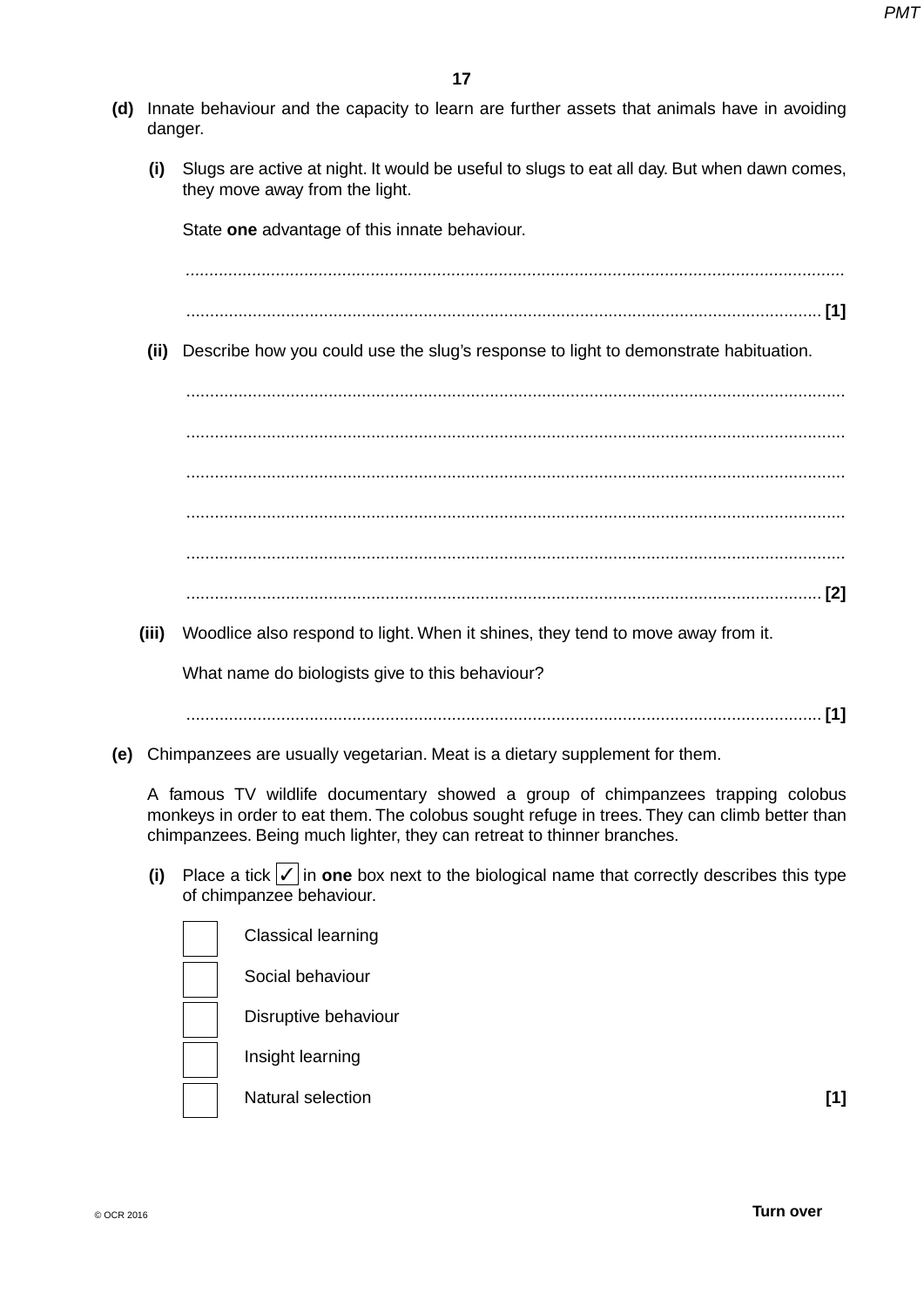**(ii)** Fig. 5.2 shows the arm bones of a chimpanzee and a human, drawn to the same scale.



**Fig. 5.2**

The muscles of the chimpanzee arms are approximately the same thickness as the arm muscles of an athletic man, yet those of the chimpanzee are stronger than those of most men.

Suggest why.

| [Total: 18] |  |
|-------------|--|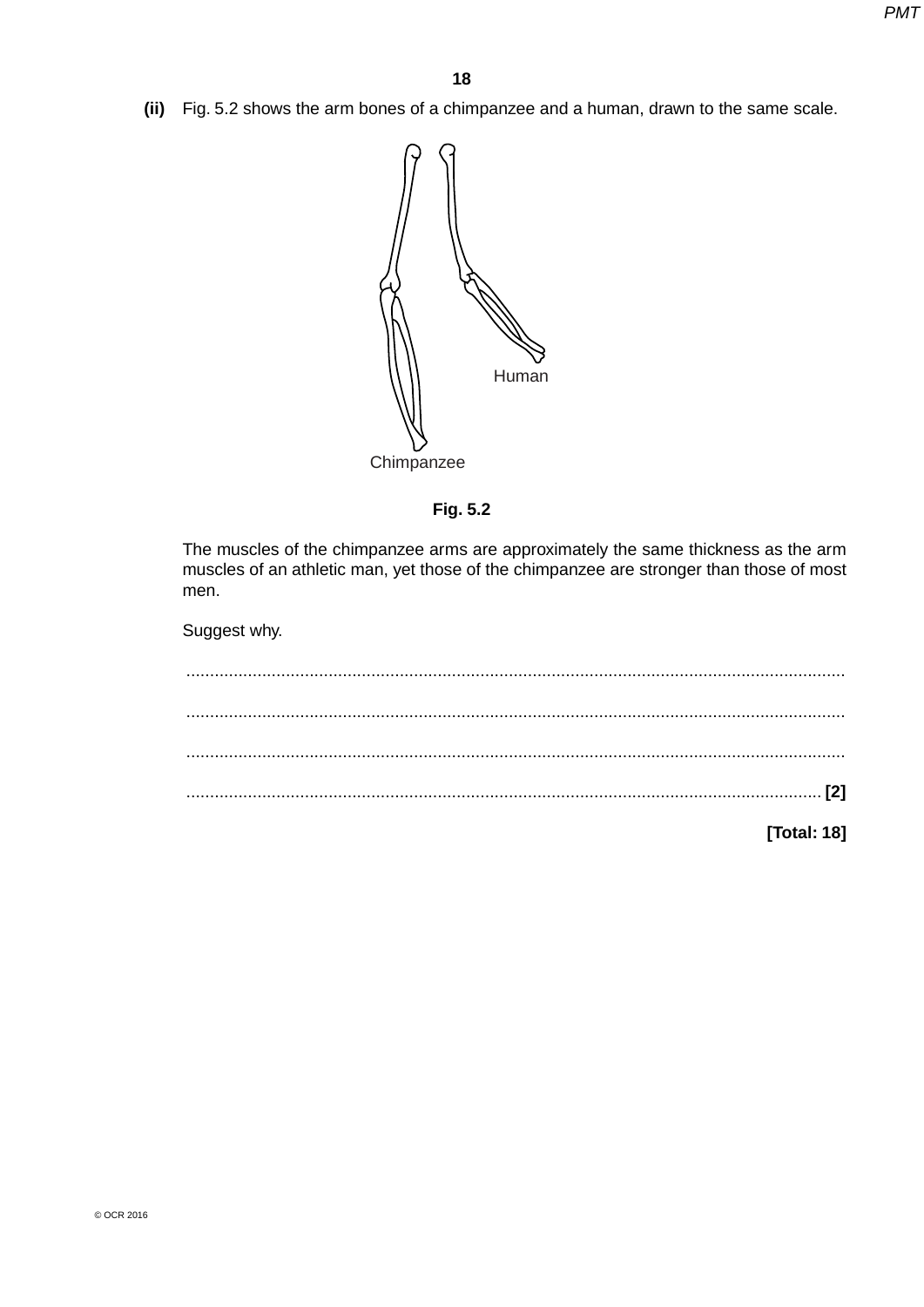# **PLEASE DO NOT WRITE ON THIS PAGE**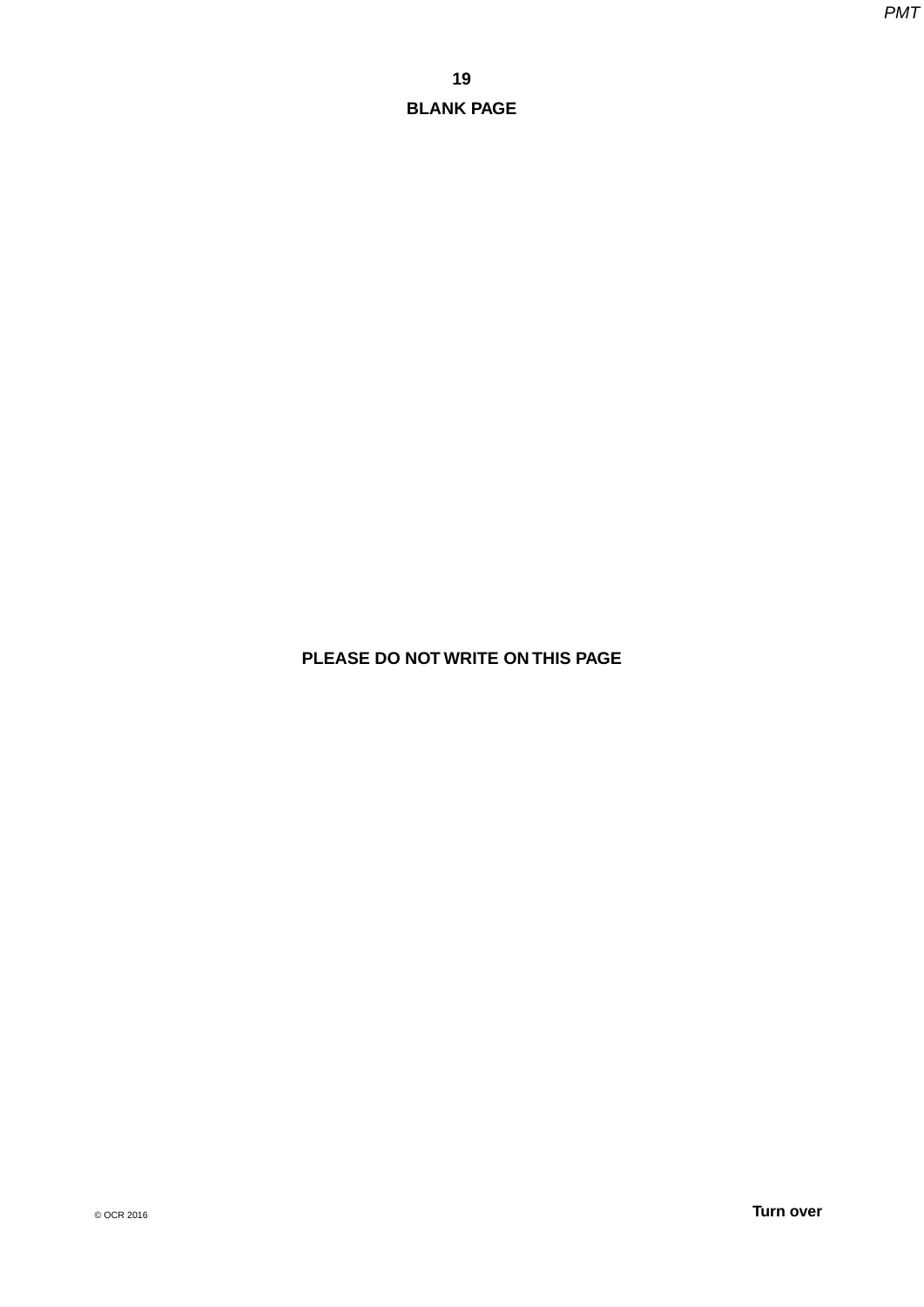**6** Biologists often judge how polluted an environment is by observing indicator species.

Table 6.1 lists some freshwater invertebrates, the presence of which indicates the level of water pollution.

| <b>Freshwater invertebrate</b> | <b>Water quality indicated</b> |
|--------------------------------|--------------------------------|
| Stonefly nymph                 | Clean water                    |
| Freshwater shrimp              | Slightly polluted water        |
| Water louse                    | <b>Badly polluted water</b>    |
| Sludge worm                    | Very badly polluted water      |



Fig. 6.1 below shows two streams draining the same piece of moorland. They are close together and the water in them should be of identical quality.





The farm beside Coney Stream was suspected of occasionally discharging polluting manure from the cattle sheds into the stream.

The indicator species living in a stream are a record of the level of pollution in the stream over time.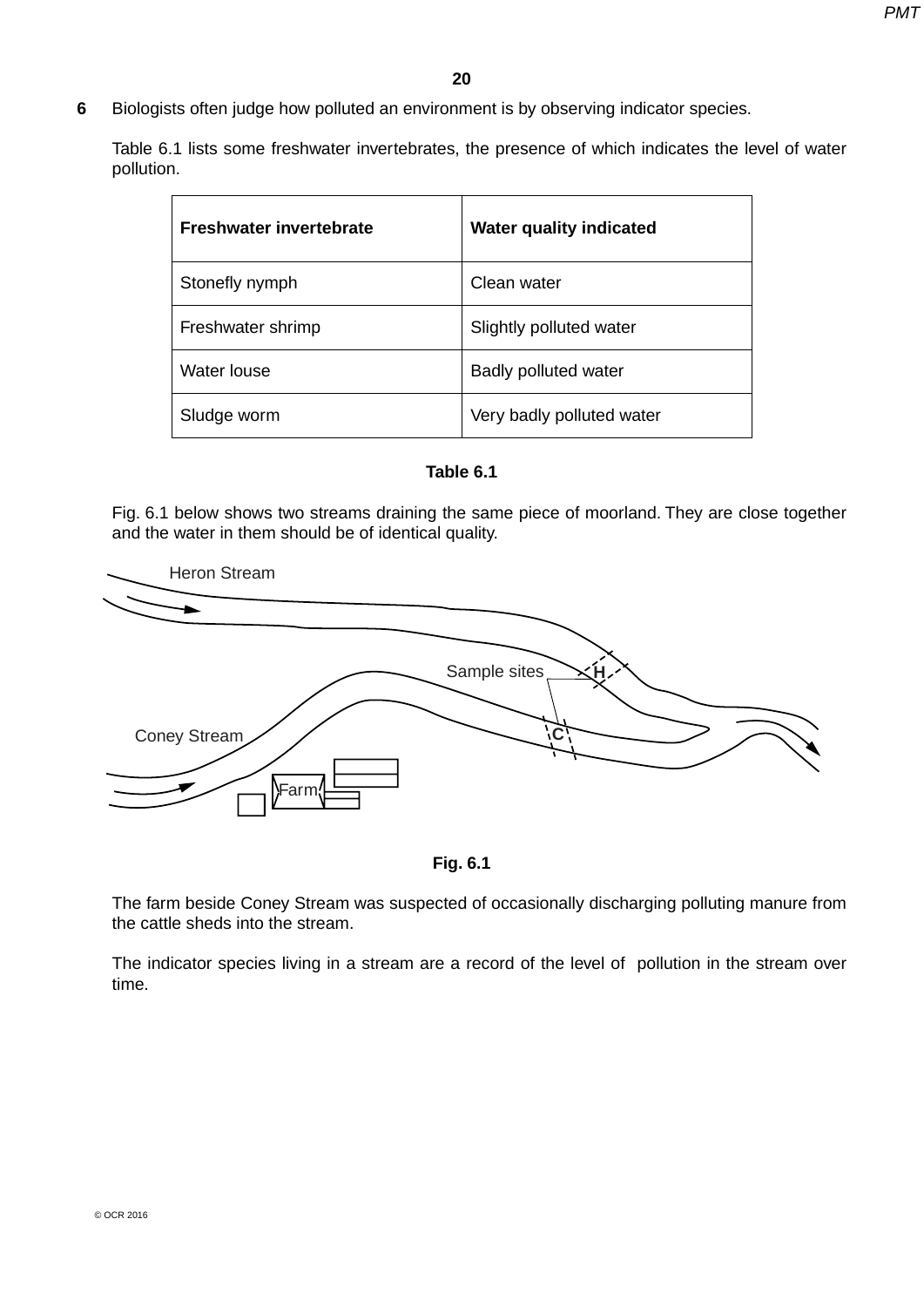A Water Board biologist collected samples of invertebrates from Coney Stream and Heron Stream at the sites (**H** and **C**) indicated in Fig. 6.1. The processed data from the samples collected are shown in Table 6.2.

| <b>Indicator species</b> | Percentage of catch<br>in Heron Stream<br>sample (%) | <b>Percentage of catch</b><br>in Coney Stream<br>sample (%) |  |
|--------------------------|------------------------------------------------------|-------------------------------------------------------------|--|
| Stonefly nymph           | 58                                                   | 44                                                          |  |
| Freshwater shrimp        | 33                                                   | 43                                                          |  |
| Water louse              |                                                      | 12                                                          |  |
| Sludge worm              |                                                      |                                                             |  |

#### **Table 6.2**

If no serious pollution was coming from the farm, there would be no significant difference in the percentages of each type of invertebrate collected from Coney Stream and Heron Stream. The percentages would be similar.

**(a) (i)** Use the formula and the table below to calculate the  $\chi^2$  value for the invertebrate samples from the two streams.

| <b>Indicator</b><br>species | Е  | $\mathbf{o}$ | (O – E) $\Big  (O - E)^2 \Big  \frac{(O - E)^2}{E}$ |  |
|-----------------------------|----|--------------|-----------------------------------------------------|--|
| Stonefly nymph              | 58 | 44           |                                                     |  |
| Freshwater<br>shrimp        | 33 | 43           |                                                     |  |
| Water louse                 | 7  | 12           |                                                     |  |
| Sludge worm                 | 2  | 1            |                                                     |  |
|                             |    |              |                                                     |  |

$$
\chi^2 = \sum \frac{(O - E)^2}{E}
$$

χ2 = .......................................................... **[4]**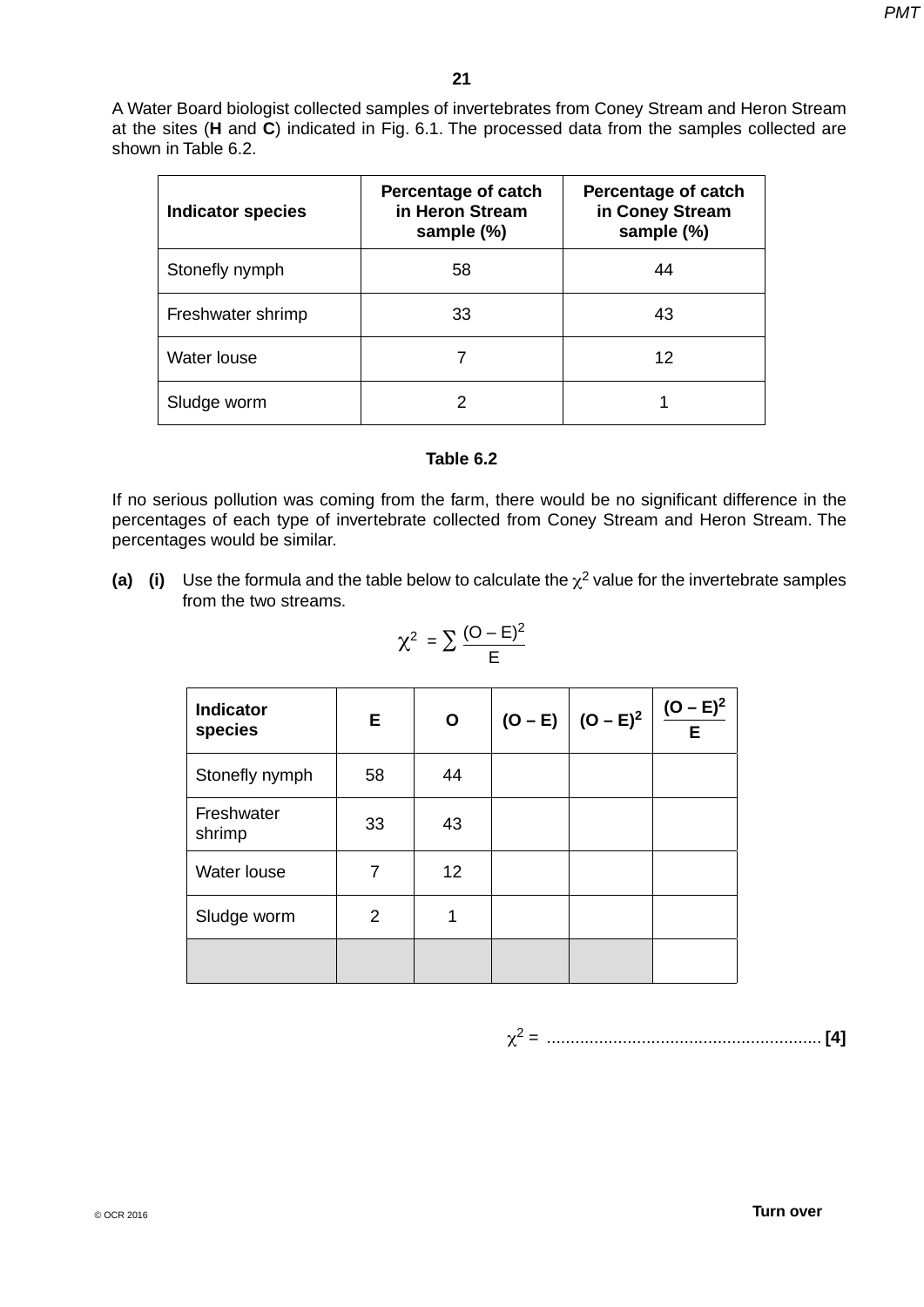**(ii)** Look on Table 6.3 to find the probability that the difference between Coney Stream and Heron Stream is due to chance and is not due to pollution from the farm.

| <b>Degrees</b><br>οf<br>freedom | Probability of a larger value of $\chi^2$ |       |       |       |      |      |       |       |  |
|---------------------------------|-------------------------------------------|-------|-------|-------|------|------|-------|-------|--|
|                                 | 0.95                                      | 0.90  | 0.75  | 0.50  | 0.25 | 0.10 | 0.05  | 0.01  |  |
| 1                               | 0.004                                     | 0.016 | 0.102 | 0.455 | 1.32 | 2.71 | 3.84  | 6.63  |  |
| $\mathbf{2}$                    | 0.103                                     | 0.211 | 0.575 | 1.386 | 2.77 | 4.61 | 5.99  | 9.21  |  |
| 3                               | 0.352                                     | 0.584 | 1.212 | 2.366 | 4.11 | 6.25 | 7.81  | 11.34 |  |
| 4                               | 0.711                                     | 1.064 | 1.923 | 3.357 | 5.39 | 7.78 | 9.49  | 13.28 |  |
| 5                               | 1.145                                     | 1.610 | 2.675 | 4.351 | 6.63 | 9.24 | 11.07 | 15.09 |  |

## **Table 6.3**

The Water Board biologist concluded that the farm beside Coney Stream had been causing water pollution.

Use your calculated value for  $\chi^2$  (on page 21) and the information in Table 6.3 to justify whether the biologist's conclusion can be supported or not.

 ........................................................................................................................................... ........................................................................................................................................... ........................................................................................................................................... ........................................................................................................................................... ...................................................................................................................................... **[2]**

- **(b)** The Water Board biologist said that discharge of cattle-shed manure into the stream would affect its ecosystem.
	- **(i)** What is meant by the term *ecosystem*?

 ........................................................................................................................................... ........................................................................................................................................... ........................................................................................................................................... ...................................................................................................................................... **[1]**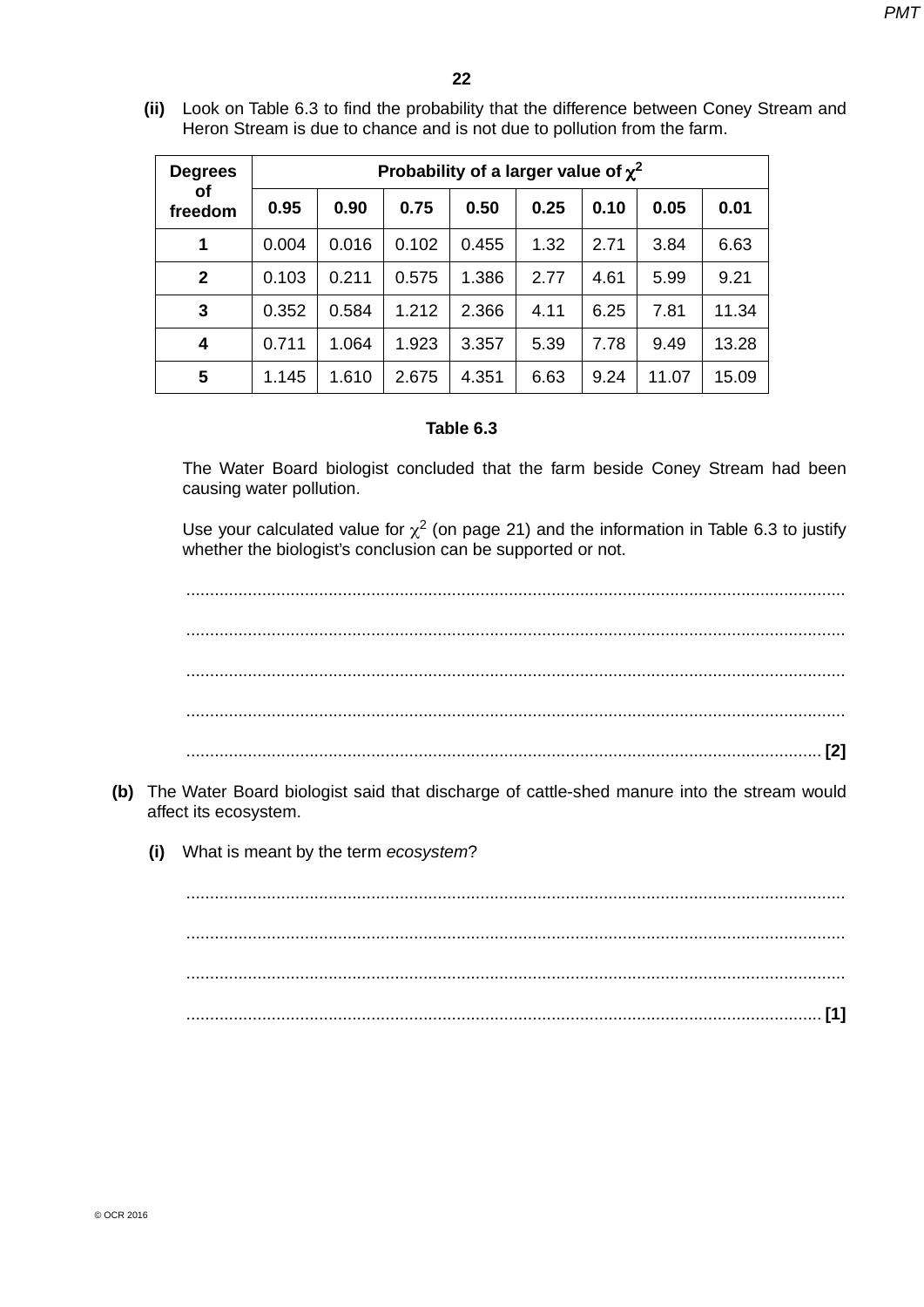(ii) Cattle-shed manure is a mixture of straw and faeces (with undigested carbohydrates and proteins) containing numerous bacteria.

Is the concentration of cattle-shed manure in the water of the stream a biotic or abiotic factor?

Explain your choice. In unpolluted Heron Stream, energy may be transferred between organisms in the  $(c)$  (i) following food chain: aquatic producers  $\rightarrow$  protoctists  $\rightarrow$  shrimps  $\rightarrow$  fish  $\rightarrow$  kingfisher (bird)  $\rightarrow$  hawk The arrows represent energy transfer. Name the process that is responsible for the transfer of energy through this food chain. (ii) Which energy transfer between animals would be the least efficient in this food chain? Explain your choice. 

**[Total: 11]**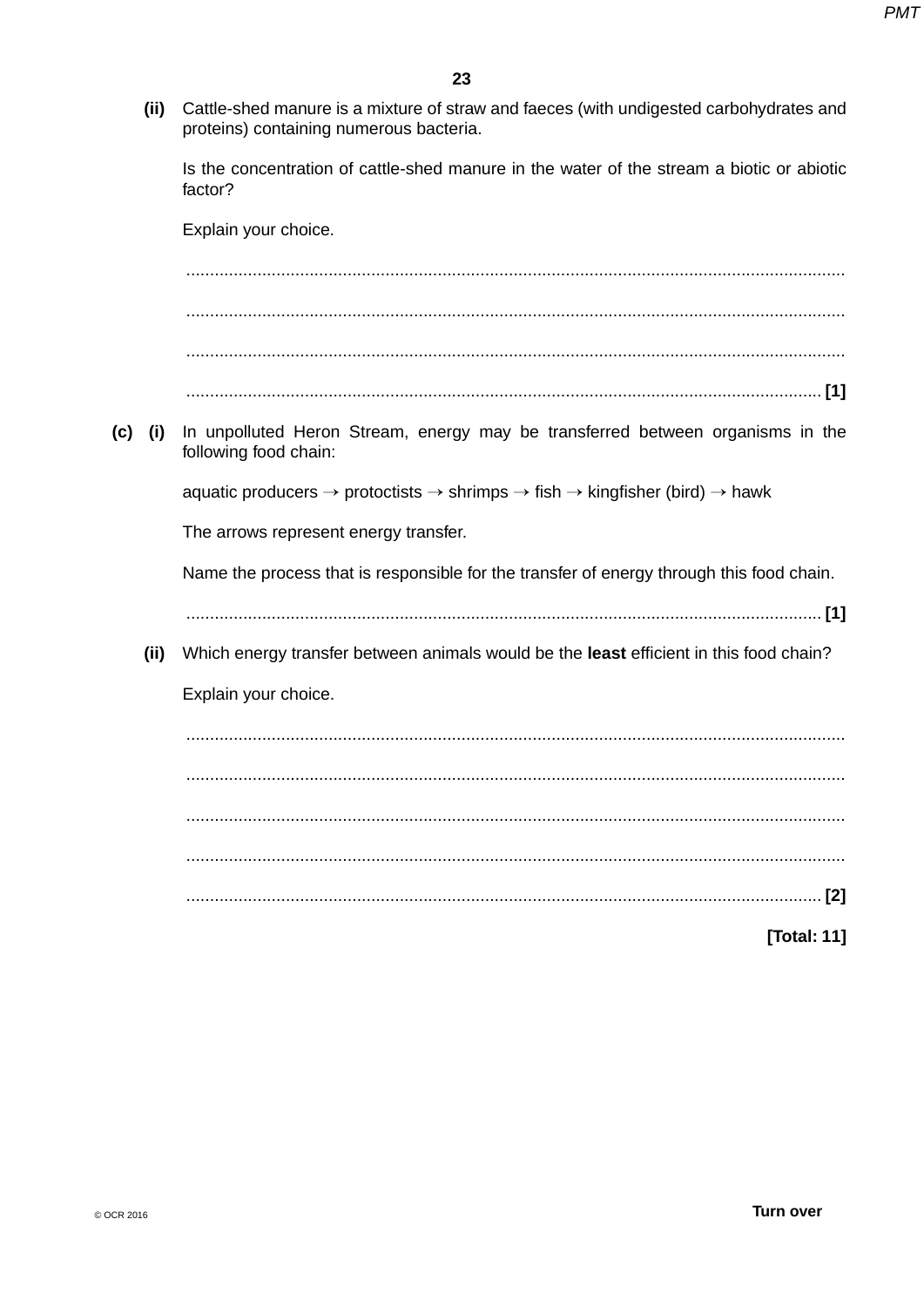**7** This question is about aspects of genetic engineering.

The remains of Ice-Age mammoths are often found in permafrost and tar pits. The high state of preservation allows DNA to be extracted and analysed. Genes can be sequenced and compared with other specimens to see how closely they might be related.

Some of the steps required for gene sequencing are listed below.

One step is out of order, and one step contains an error in the technical term(s) used.

- 1. Take a tissue sample from the mammoth's remains and send it, deep-frozen, to the laboratory.
- 2. Digest the DNA with a transferase enzyme that will cut at either side of the cytochrome c gene.
- 3. Extract DNA from the cells.
- 4. Amplify the DNA fragments by the polymerase chain reaction using Taq polymerase.
- 5. Obtain cytochrome c DNA specimens from other mammoth populations.
- 6. Run the samples side by side in gel electrophoresis.
- 7. Compare the banding patterns.
- 8. The new mammoth is most closely related to the population whose cytochrome c gene banding pattern is most similar.
- **(a) (i)** Using the numbers listed above, state which step is in the wrong order, and between which steps it should go.

 *......................................................................................................................................* **[1]**

 **(ii)** State which step contains the error and state the correct technical term(s) that should have been used.

 *...........................................................................................................................................* ...................................................................................................................................... **[1]**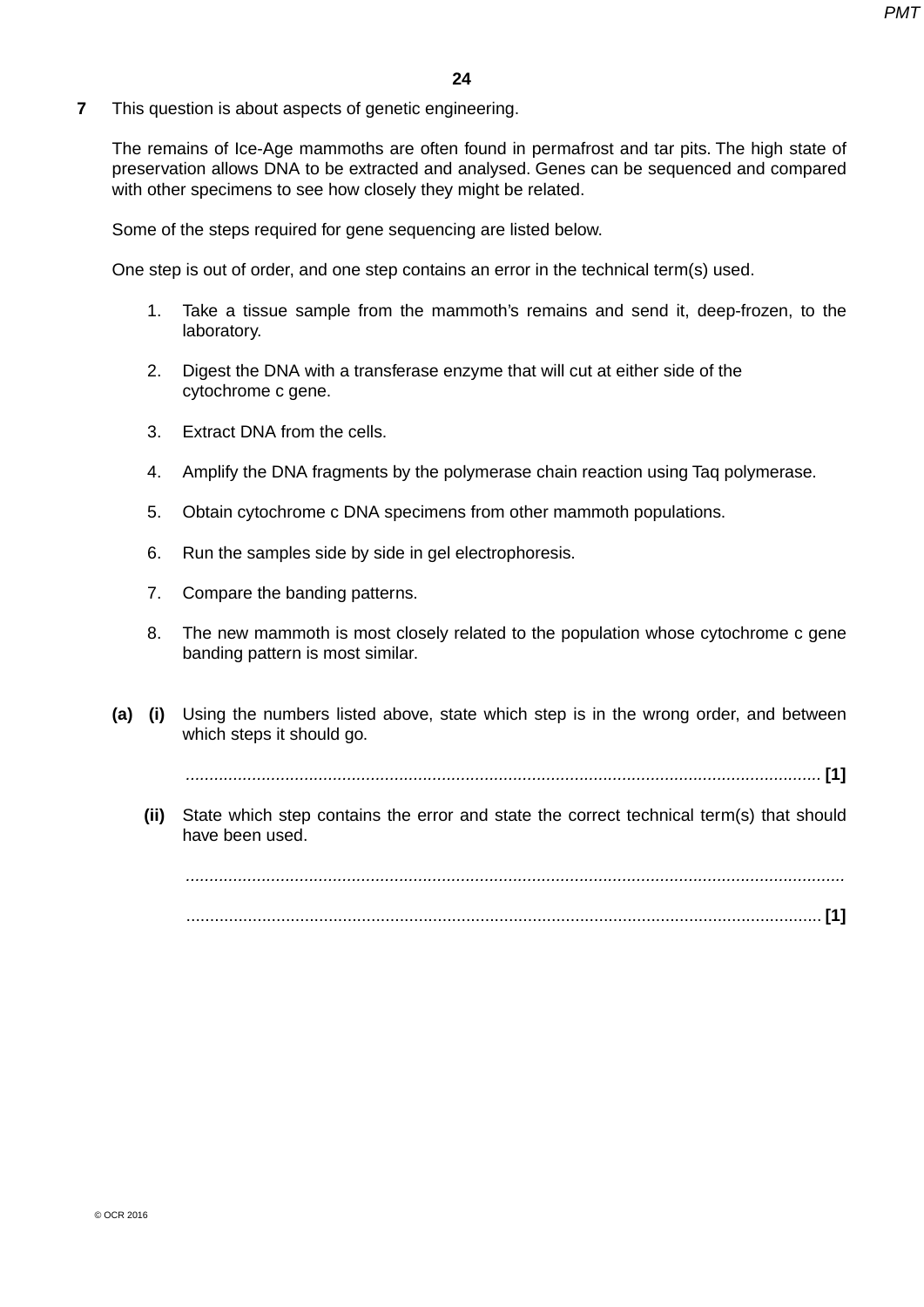**(b)** Genetic engineering often takes the form of extracting a gene from one organism to put into another organism. Genes can also be supplied by cDNA libraries.

Suggest one **other** way to obtain a gene.

...................................................................................................................................................

- .............................................................................................................................................. **[1]**
- **(c)** A useful vector for moving and storing genes is the bacterial plasmid. Plasmids are closed loops of DNA. Plasmids in bacterial cells are separate from the main chromosome.
	- **(i)** Bacteria can transmit plasmids from one cell to another, or take up plasmids from the surrounding medium.

What is the benefit to bacteria of having these abilities?

 ........................................................................................................................................... ........................................................................................................................................... ........................................................................................................................................... ...................................................................................................................................... **[2]**

 **(ii)** In genetic engineering, DNA fragments can be inserted into plasmids, which are then taken up by bacteria. The plasmid is cut open and the DNA fragment is sealed in using an enzyme.

Name the enzyme used to seal a DNA fragment into a plasmid.

 *......................................................................................................................................* **[1]**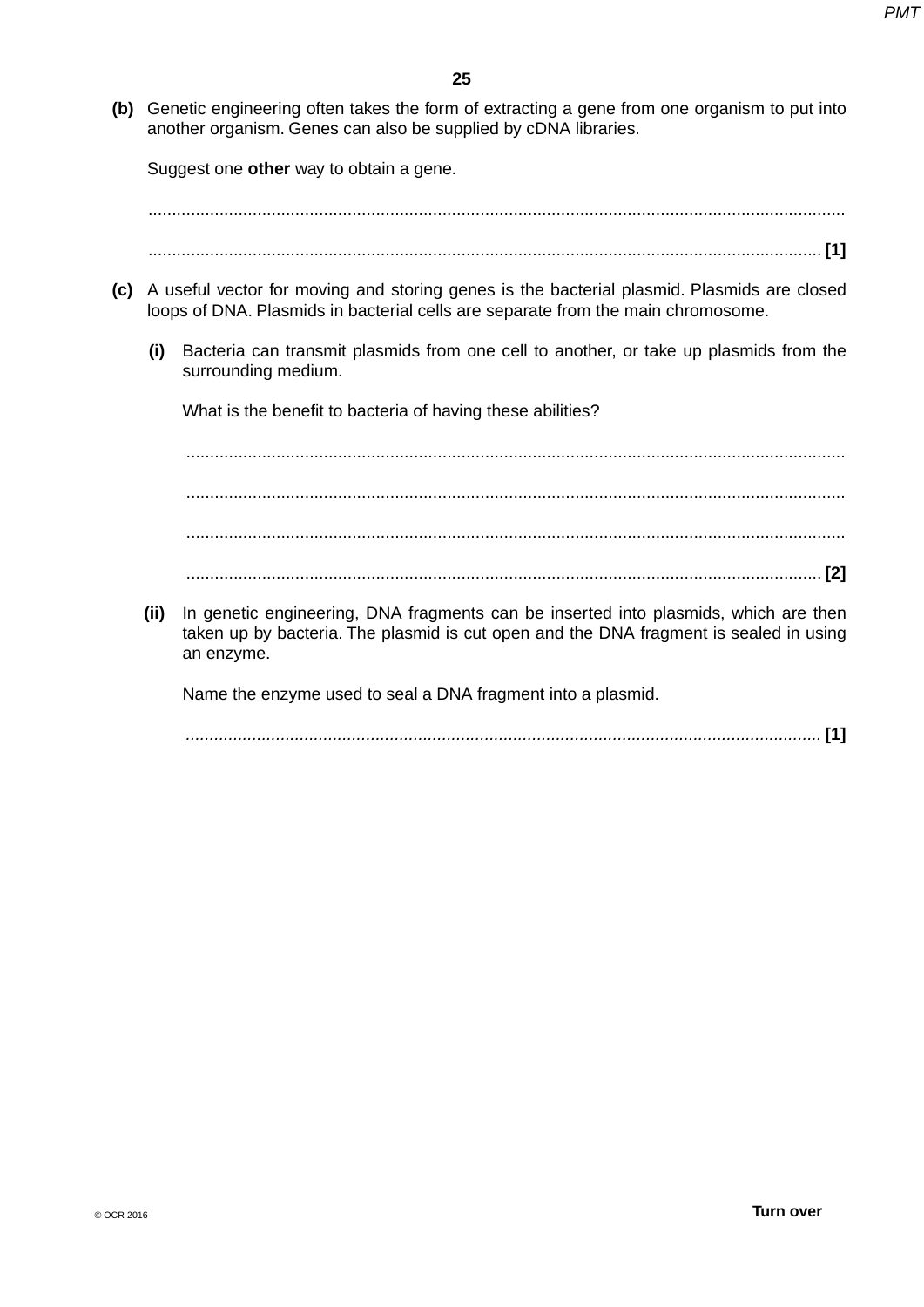**(d)** Scientists used a transformed plasmid to insert genes into Golden RiceTM, via the plantinfecting *Agrobacterium*.

Fig. 7.1 outlines the metabolic pathway by which early types of Golden Rice<sup>TM</sup> made β carotene, the precursor of vitamin A.



**Fig. 7.1**

At first, conversion to β carotene was very inefficient. Analysis of quantities of intermediate compounds in the rice showed a build-up of GGDP and little phytoene.

 **(i)** Explain how the information above shows that the enzymes phytoene desaturase and lycopene β cyclase were **not** limiting the manufacture of β carotene.

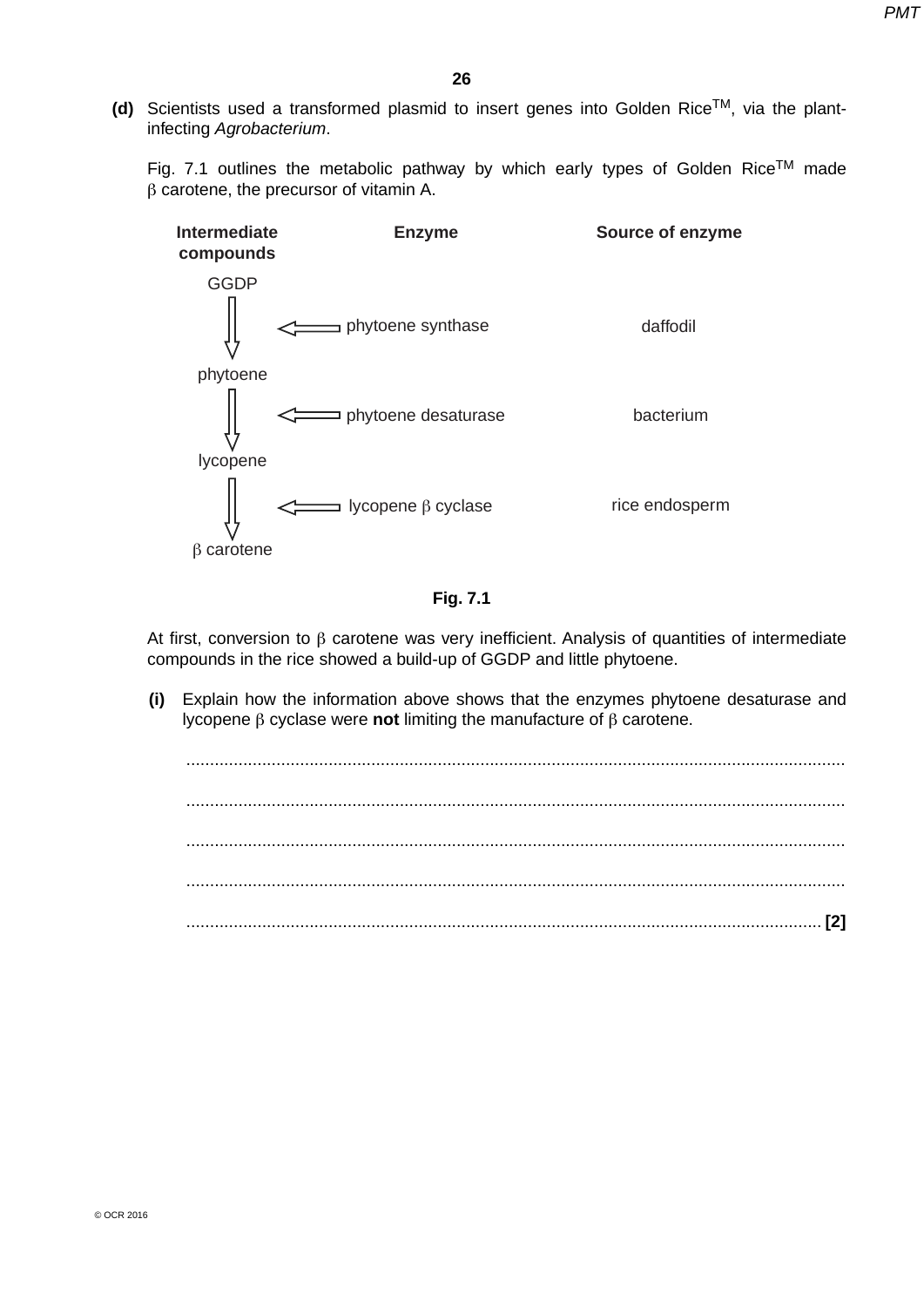(ii) Phytoene synthase genes from other sources were then tried with these results:

| There was a pepper<br>With the daffodil gene, we                                                                                                                      |
|-----------------------------------------------------------------------------------------------------------------------------------------------------------------------|
| gene that gave<br>never got $\beta$ carotene<br>around 6.5 µg/g of<br>above 1.6 µg/g of dry rice.<br>$\beta$ carotene.                                                |
|                                                                                                                                                                       |
| Best yet was a maize<br>The best tomato<br>gene that gave up to<br>gene yielded nearly<br>37 $\mu$ g/g of $\beta$ carotene.<br>10 µg/g of $\beta$ carotene.           |
| The gene that makes phytoene synthase enzymes has slight differences between the<br>species.<br>Suggest explanations for the different performances of these enzymes. |
|                                                                                                                                                                       |
|                                                                                                                                                                       |
|                                                                                                                                                                       |
| [2]                                                                                                                                                                   |
| State two ethical arguments, one for and one against this example of genetically manipulating<br>a plant.                                                             |
| Argument for                                                                                                                                                          |
|                                                                                                                                                                       |
| Argument against                                                                                                                                                      |

 $[2]$ 

 $(e)$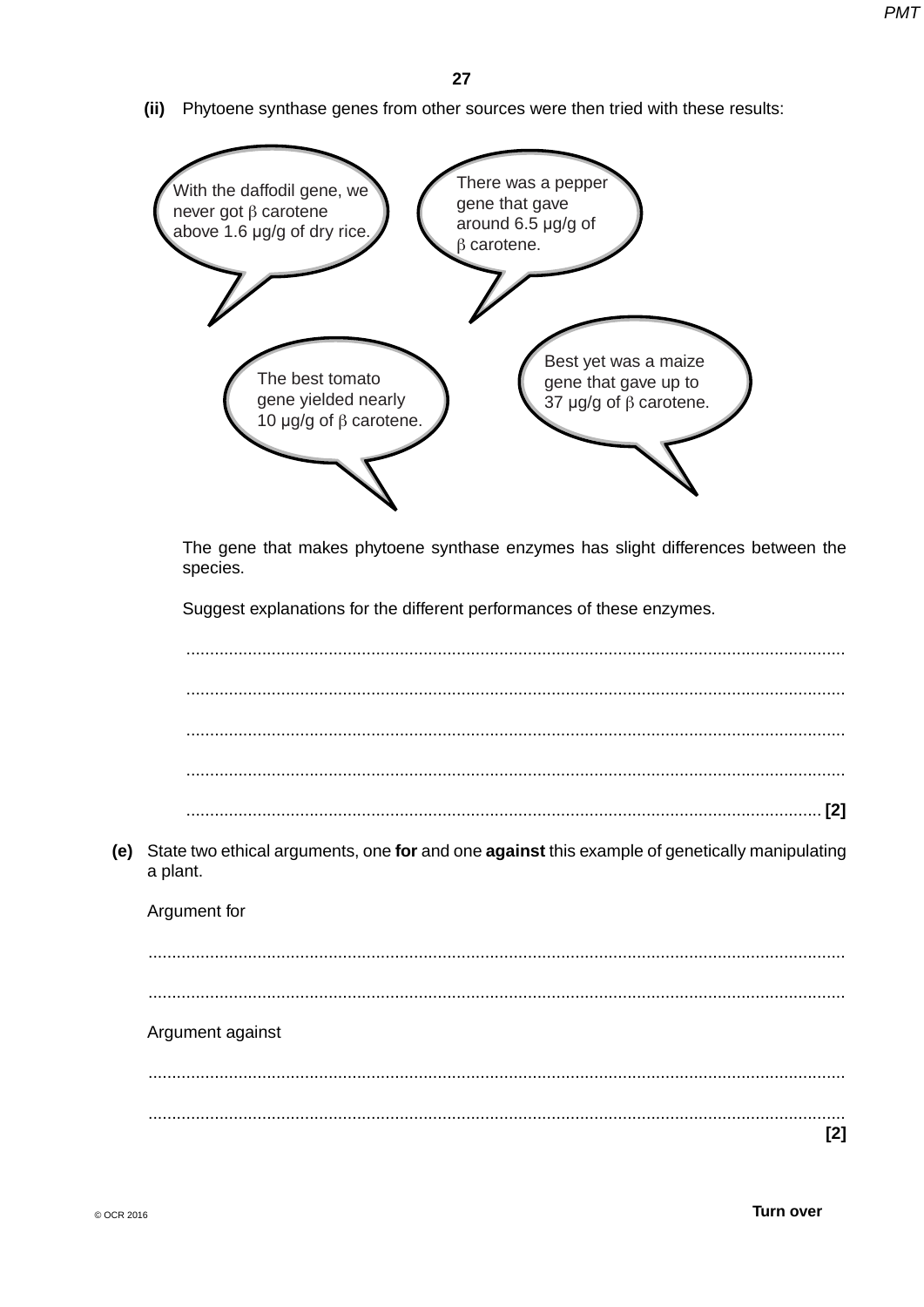- **(f)** Another objective of genetic engineering is to produce animals whose organs might be used for transplantation to humans.
	- The pig is an animal viewed as promising for xenotransplantation. But it grows rather slowly, and is objectionable to some religious faiths.
	- The rat grows much faster, and is easy to feed and house.

Suggest a **technical** difficulty that might prevent the rat becoming useful in xenotransplantation of organs into humans.

 ................................................................................................................................................... .............................................................................................................................................. **[1]**

 **(g)** Genetic engineering is successful in isolating healthy alleles of a gene and putting them into suitable vectors. This opens exciting possibilities for treating human genetic diseases.

Explain the difference between **somatic cell gene therapy** and **germ line cell gene therapy**.

 ................................................................................................................................................... ................................................................................................................................................... ................................................................................................................................................... ................................................................................................................................................... ................................................................................................................................................... ................................................................................................................................................... ................................................................................................................................................... .............................................................................................................................................. **[2]**

**[Total: 15]**

## **END OF QUESTION PAPER**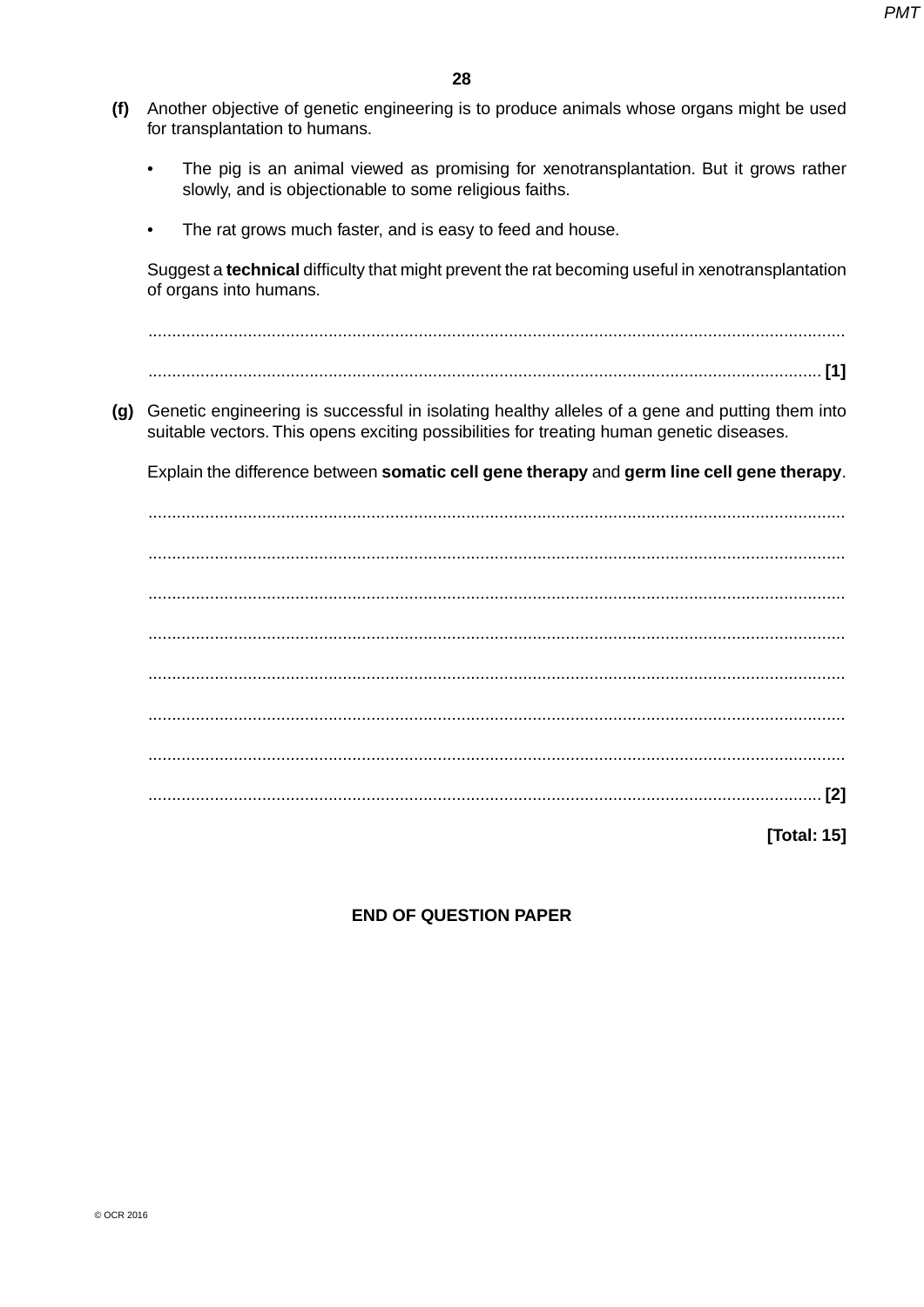## **ADDITIONAL ANSWER SPACE**

If additional space is required, you should use the following lined page(s). The question number(s) must be clearly shown in the margin(s).